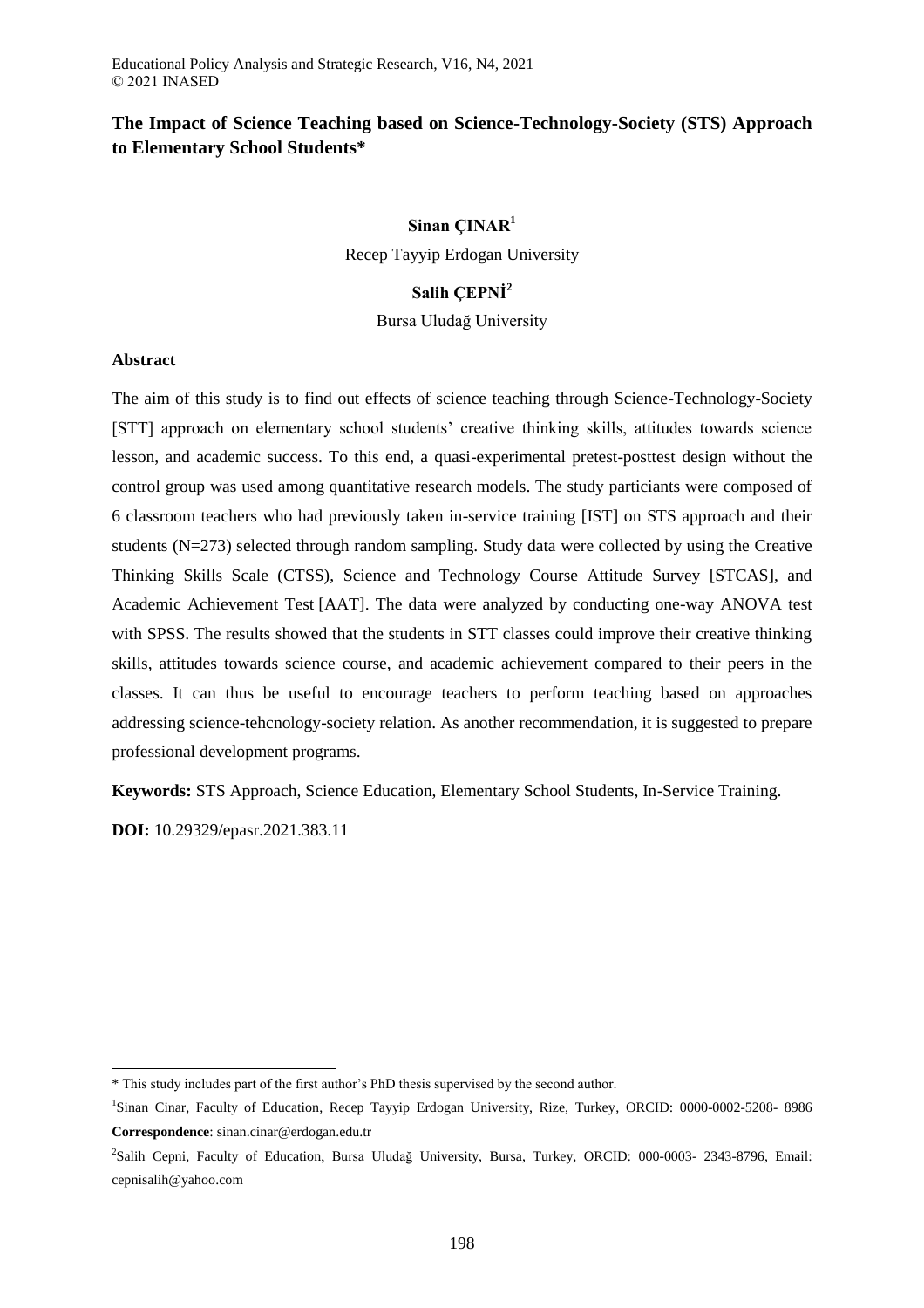#### **Introduction**

STS approach is grounded in associating knowledge with everyday life, assuring interdisciplinary cooperation, making sense of learned information by students, the individual's learning from a critical perspective, and developing creative thinking skills (Amirshokoohi, 2016; Hacıeminoğlu, Alı, Yager, Oztas & Oztas, 2015). The underlying principle of STS is constructivist learning theory, which emphasizes students' prior knowledge and everyday life experiences (Enger & Yager, 2009; Halwany, Zouda, Pouliot & Bencze, 2017). According to Aikenhead (2006), STS is a good example of the application of the constructivist theory in classrooms (Cho, 2002; Kousa, Aksela & Savec, 2018; Tsai, 2002). According to Kotkievicz (2021), STS studies aim to understand how society, culture, scientific research and technological development all affect and relate to each other. In classrooms where STS-based science program is implemented, the learning environment is structured around the science-technology-society theme and social issues originating from science and technology are used as an interdisciplinary pedagogical tool (Kousa, Aksela & Savec, 2018; Primastuti & Atun, 2018; Tsai, 2002). In such an environment, students start their science education with a personal or social matter of curiosity in science and technology, then research the problem, discuss and produce solutions in a group, and then they reach a conclusion on the solution and announce it (Enger & Yager, 2009). During this process, students also employ many mental activities as a part of identifying and resolving problems, such as;

- $\checkmark$  Utilizing their own knowledge in defining and solving the problem,
- $\checkmark$  More creative thinking
- $\checkmark$  Taking action based on information and evidence,
- $\checkmark$  Communicating effectively with science,
- $\checkmark$  Positive attitude towards science and technology,
- Knowing how they learn (Firmino et al., 2019; Nuutinen, Kärkkäinen & Keinonen, 2011; Pimvichai, Yuenyong & Buaraphan, 2019; Primastuti & Atun 2018; Wongsila & Yuenyong, 2019).

STS is not a prescriptive approach to science teaching. Rather, it is an interdisciplinary understanding that includes issue-oriented activities that are appropriate for students and begin with a problem or situation appealing to the students. According to the current trends in the field of education, it has taken its place in science curriculum with different names such as "Context-Based Learning Approach", "Socioscientific Subject-Based Teaching Approach", and "Science-Technology-Engineering-Mathematics [STEM] Approach" (York, 2018). To exemplify, STS approach was introduced by the Ministry of National Education [MoNE] in Turkey in 2005 to teach students the knowledge and skills necessary to solve local and national problems through an interdisciplinary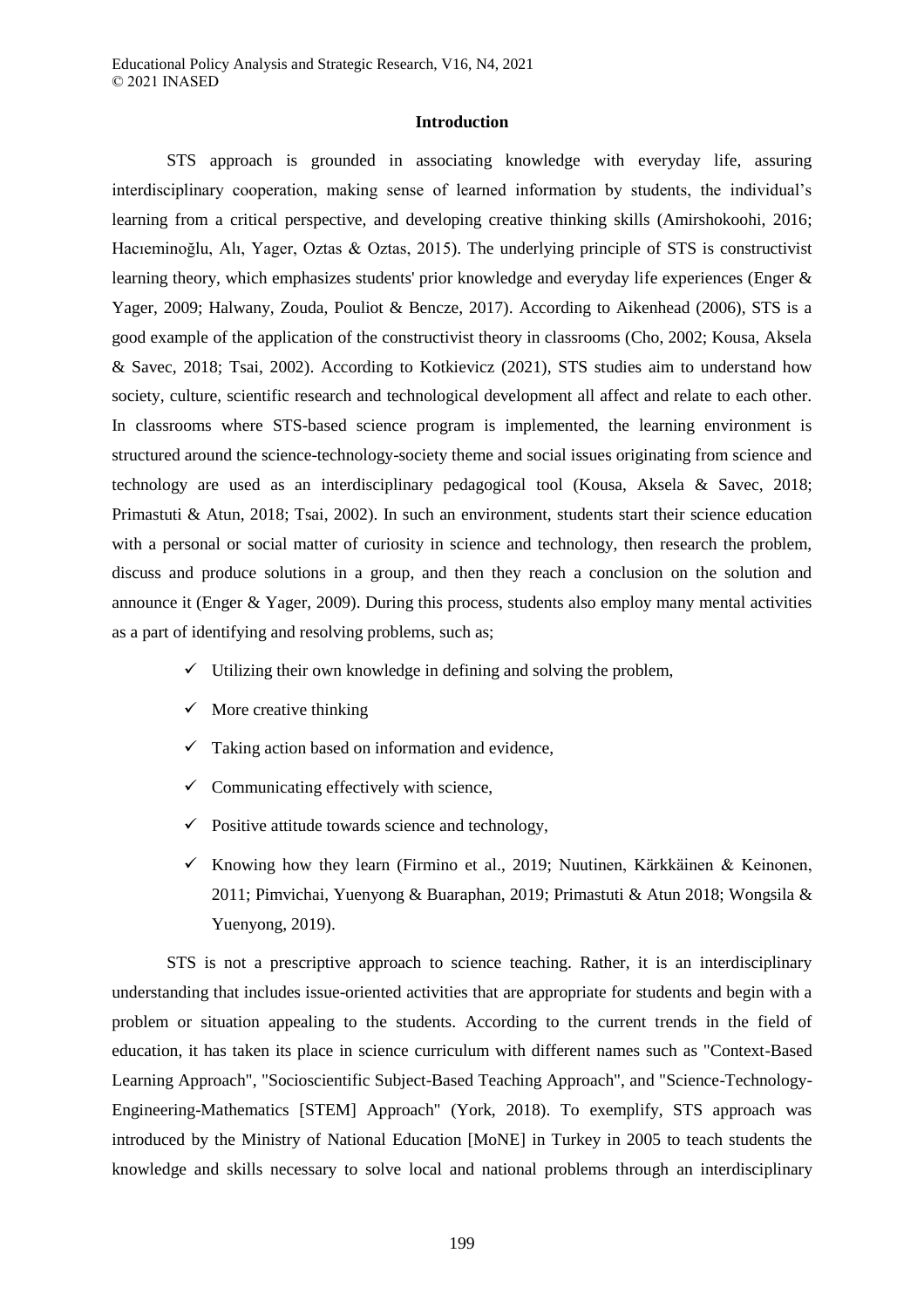perspective, and it was incorporated in the science curriculum with the title of Science-Technology-Society [STS] relationship. However, in 2013, the curriculum of science and technology course was restructured to cover the same learning domain under the name of Science-Technology-Society-Environment [STSE] as a result of the increased interest in environmental problems. Later, in 2017, Science-Engineering-Technology-Society [SETS] was introduced as a learning domain to the science course curriculum after integrating engineering applications with the effect of 4.0 industry-industrial revolution. The purpose of the SETS learning domain is to enhance students' levels and strategies of making innovation and invention by improving their creativity founded on acquired knowledge and skills (MoNE, 2018). For a clearer depiction of the relationship between STS approach and creativity, general characteristics of an STS-based science lesson learning environment (Enger & Yager, 2009) and the principles that should be existent in teaching that supports creativity (Aslan, 2007) are compared in Figure 1.

| Basic principles of creativity-enhancing teaching                                                                                                                                            | General characteristics of STS-based science<br>learning environment                                               |  |  |  |
|----------------------------------------------------------------------------------------------------------------------------------------------------------------------------------------------|--------------------------------------------------------------------------------------------------------------------|--|--|--|
| To respect unconventional ideas and questions:<br>Asking a good question can open up a good                                                                                                  | Local/regional issues or problems related to a<br>matter of interest or curiosity are identified.                  |  |  |  |
| research path. Children should be taught respect and<br>tolerance for different thoughts.                                                                                                    | The student uses local resources to obtain<br>information and to solve the problem/issue.                          |  |  |  |
| To respect and give support for imagination:<br>Imagination frees thoughts from pressure and gives<br>unlimited thinking power.                                                              | The student takes an active part in researching the<br>information to be used in solving the problem.              |  |  |  |
| To show that their ideas are valuable: It should be                                                                                                                                          | Learning also occurs outside of class time.                                                                        |  |  |  |
| made them feel that the basic task of the human<br>mind is not only to store information, but also to                                                                                        | The teacher focuses on personal attention and<br>puts the student's creativity to work.                            |  |  |  |
| generate information. Searching for and trying to<br>find information will make it more valuable than<br>accepting easy-to-grasp information.                                                | The student does not only see science content as<br>the knowledge that is necessary to be successful<br>in exams.  |  |  |  |
| Doing exercises that are not grade-oriented: That<br>everything is planned around grading in school<br>poses an obstacle to revealing new and unfamiliar                                     | The student focuses on a variety of careers in<br>science and technology.                                          |  |  |  |
| ideas. The process of presenting ideas and thinking<br>without the threat of assessment is necessary for<br>students especially when doing creative activities<br>and acquiring a new skill. | Students become aware of their role of citizenship<br>while attempting to solve the problem(s) they<br>identified. |  |  |  |
| Being flexible in time: Students need to take time to<br>put forward a creative product, the teacher spreads<br>the activities over time by extending them beyond                            | The student sees and understands the importance<br>of science in their lives.                                      |  |  |  |

**Figure 1.** Comparison of STS-based science teaching and creative thinking principles

school time.

As can be seen above, the locus of both creativity-enhancing teaching and STS-based science teaching is to identify a problem and to produce solutions to it. In classes planned around STS approach, the students engage in a long-term problem solving process where they take action to solve the problem related to the topic of science in question. The process both improves the students' attitudes towards science course as it is initiated with a personal or local problem they observe, and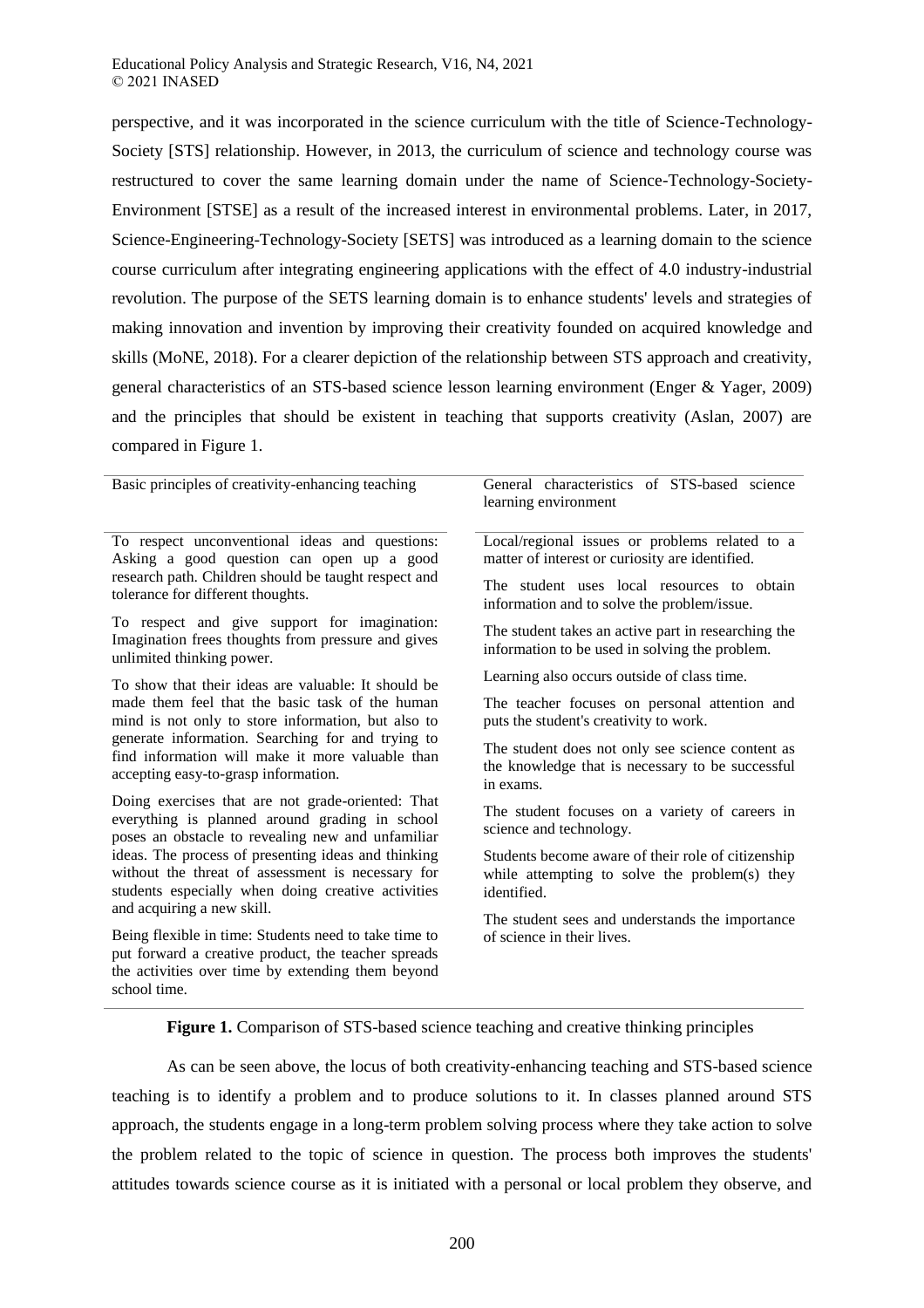boosts their creativity since the students explore various aspects of the problem within the process (Chowdhury, 2016; Firmino et al., 2019; Nuutinen, Kärkkäinen & Keinonen, 2011; Pimvichai, Yuenyong & Buaraphan, 2019; Primastuti & Atun 2018; Wongsila & Yuenyong, 2019; Yager, Choi, Yager & Akcay, 2009; Yalaki, 2014). Moreover, the students learn the information in the best way possible as they are really involved in the learning process since they offer solutions to the problem by referring to their knowledge and implement these solutions after analyzing them (Bishop & Denley, 2007; Enger & Yager, 2009; Koch, 2000; Rule, 2005). The study by Mulyanti, Halim, Murniati , Ilyas, Syukri and Mursal (2021) shows that the STS approach can improve students' critical thinking ability and better learning outcomes. Some researchers (Akçay & Akçay, 2015; Ayua & Tartenger, 2020; Kapici, Akçay & Yager, 2017; Lee & Erdoğan, 2007; Tete, 2011; Yager et al., 2009) have argued that the academic achievement of students in STS classes is higher than those in conventional classes.

#### **Problem Statement**

Science learning environment in the elementary school as the first academic experience of childhood must be designed in a way to present events and phenomena as a whole rather than separately because pupils of this age are not capable of conceiving the information presented in separate pieces integratedly and they get are mentally caught up in the features of the pieces (Sönmez, 2005). In addition, primary school curriculum is founded on the idea of the students' wish for learning and their kicking off the learning by themselves (Lee & Park, 2012). Therefore, science teaching at elementary level should be carried out with an instructional mind set based on an interdisciplinary approach that gives the central role to children's interests and developmental characteristics, attaches particular importance to their effectiveness and researching and problem solving skills, and makes their decisions the centrepiece. STS approach builds a bridge between science course and other fields mainly including social studies, mathematics as well as applied fields like technology and engineering. In order to maintain this interdisciplinary relationship, it uses social issues around students and their lives, which develops students' attitudes towards the lesson and their creative thinking skills (Kapici, Akçay & Yager, 2017; Nuutinen, Kärkkäinen & Keinonen, 2011). It is very important for raising creative, active and social individuals that these social problems or problems include disciplines such as the environment, art, and ethics (Kotkievicz, 2021).

In this regard, there is an abundance of STT studies regarding secondary school and upper level students in the literature (Akçay & Akçay , 2015; Amirshokoohi, 2016; Neguda et al., 2016; Prismistuai & Atun, 2018; Vazquez-Alonso, Garcia-Carmona, Manassero-Mas & Benassar-Roig, 2013; Yager & Akçay 2008; Yager et al., 2009) while an only small number of studies have delved into elementary school students' creative thinking skills, attitudes to science lesson, and academic achievement as a result of teaching with STS (Nuutinen, Kärkkäinen & Keinonen, 2011; Yager, Choi, Yager & Akcay, 2009).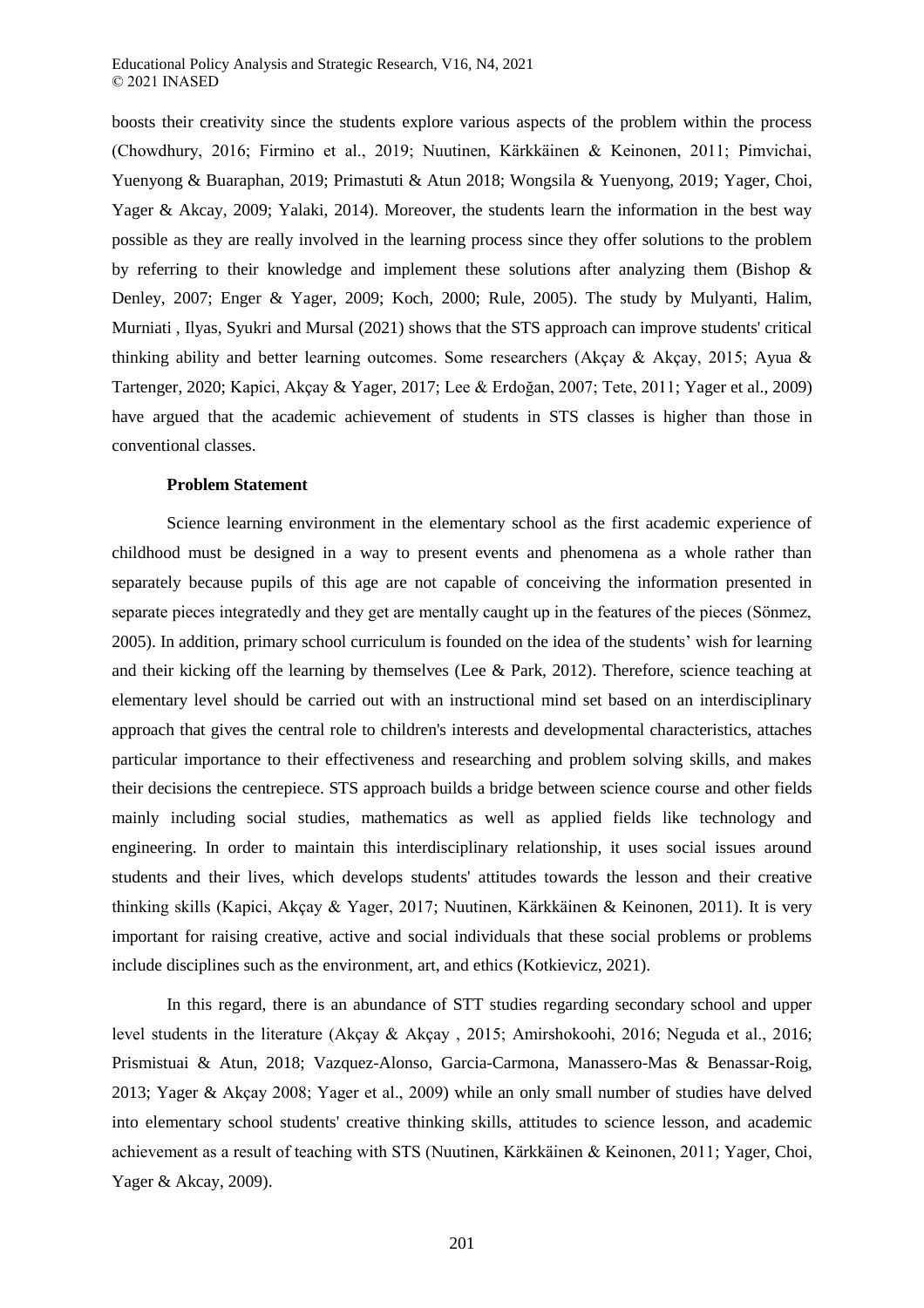Within the framework of the theoretical explanations above, the main problem of the study was set as follows: ''What impact does teaching of science course based on STS approach bring to elementary school students' creative thinking skills, attitudes towards science course, and academic achievement?"

### **Method**

This study was designed as a single group pretest-posttest quasi-experimental research without control group. Experimental design refers to research designs used to discover the causeeffect relationships between variables (Büyüköztürk, 2007). It has the same purpose as experimental design with the only difference that the experimental groups are selected not by chance, but by certain criteria in quasi-experimental design (Ekiz, 2003; Karasar, 2012). The study sample here included six out of 15 classroom teachers who had attended the STS course held by Ministry of National Education and the students in their classrooms. The participant teachers (T2, T5, T8, T9, T12, and T15) took part in the study on a voluntary basis. The sampling of the students was done with no selectiveness. The independent variable of the study is the science lessons taught with STS approach. These lessons were conducted for four weeks by the six classroom teachers who had completed their STS training. Apart from this, the study was carried out with a large experimental group in order to check whether the change in the dependent variables of the research was at a similar level in all of the six groups treated with the same independent variable. The demographic profile of the participating classroom teachers is shown in Table 1.

| Code<br>name    | Gender | Professional<br>experience | Location of school | No of students |
|-----------------|--------|----------------------------|--------------------|----------------|
| T <sub>2</sub>  | Male   | 10 years                   | Center of district | 26             |
| T <sub>5</sub>  | Female | 4 years                    | Rural area         | 22             |
| T8              | Female | 12 years                   | Center of district | 30             |
| T <sub>9</sub>  | Male   | 8 years                    | Center of district | 31             |
| T <sub>12</sub> | Male   | 12 years                   | Center of district | 30             |
| T <sub>15</sub> | Female | 13 years                   | Center of district | 33             |

|  |  | Table 1. Participants' Demographics |
|--|--|-------------------------------------|
|--|--|-------------------------------------|

As seen in Table 1, the sample consists of three males and three females, and only one participant works in the rural side of the city while the others work in the district center. As for the students, they are equivalent in terms of the developmental characteristics as far as it is reported by the classroom teachers.

#### **STS Course**

STS course is an in-service training (IST) program targeted at primary school teachers and devised by the authors with the support of the Ministry of National Education. The course was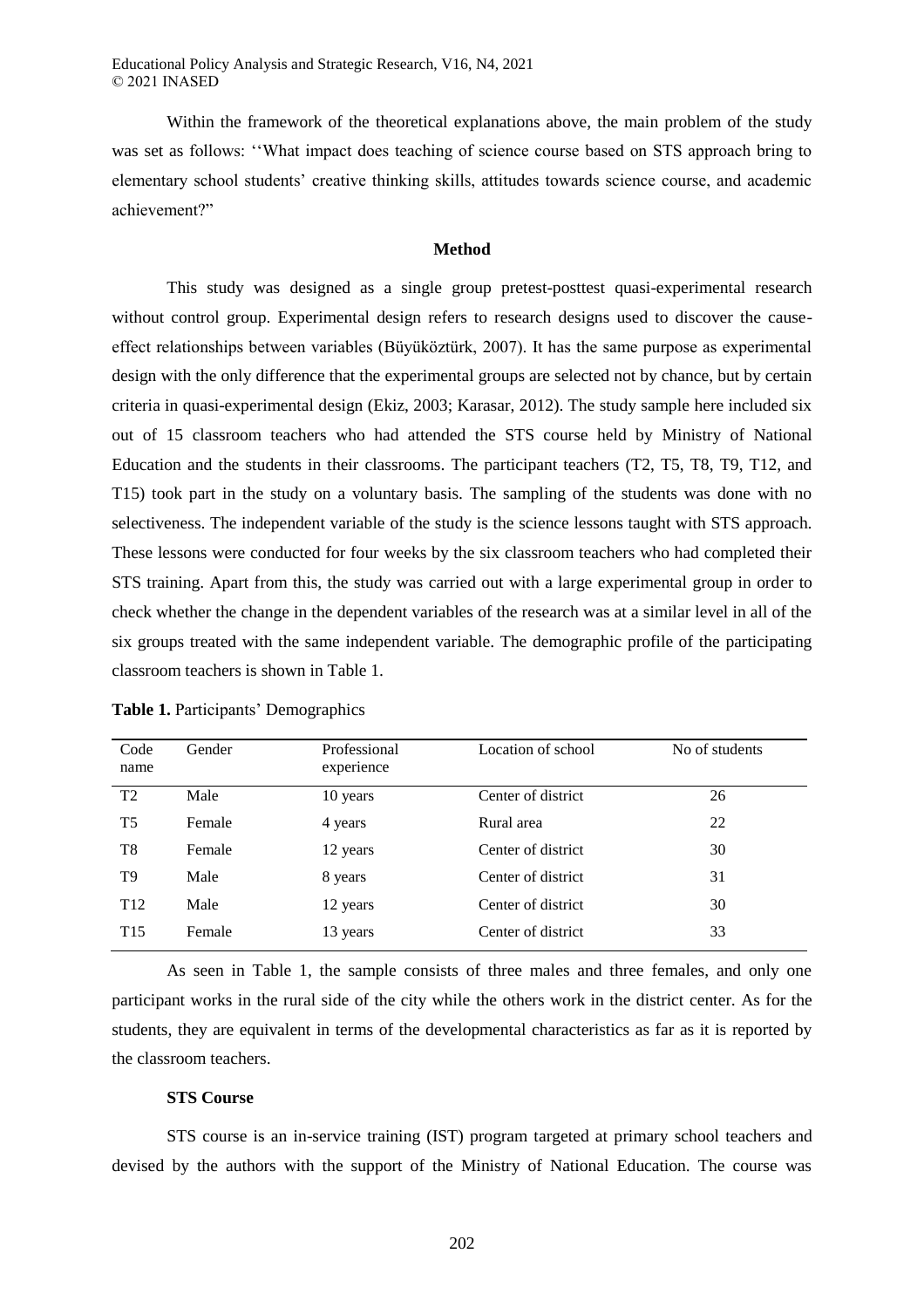organized by taking into account the system approach model, which sees the education process as a system and encourages joint and effective functioning of all elements that make up the system to achieve the goals (Yalın, Hedges, & Özdemir, 1996). The training was comprised two stages: a *practical training* to teach knowledge and skills about STS approach to the trainees and a *monitoring and evaluation* to follow up the extent at which the trainees apply the learned knowledge and skills in their classrooms after the practical stage.

*The practical training stage of the course*; at this stage, 15 classroom teachers were given practical training for nine days (36 hours) at Recep Tayyip Erdogan University. It consisted of four parts; (1) "STS Relationship Awareness" for trainees' figuring out the relationship among science, technology, and society; (2) "Teaching of STS" to teach trainees knowledge and skills on methods and techniques that will help them integrate the STS relationship into science course; (3) ''STS Assessment and Evaluation'' to teach trainees the knowledge and skills necessary for measuring and evaluating the learning outcomes of students in the STS learning environment; and (4) ''STS Lesson Planning Workshop'' to teach trainees how to prepare a science learning environment according to STS approach.

*Monitoring and evaluation stage of the course;* during this stage, the four-week (16 lesson hours) science lesson applications of six classroom teachers were evaluated. The teachers participated in this stage voluntarily. The evaluation focused on the classroom teachers' levels of practising the knowledge and skills gained from the IST course in their classes. This aspect was measured by using the "Constructivist Learning Environment Observation Survey-BORAN" developed by Keser (2003). BORAN survey findings obtained from the teachers are given in Table 2.

| Teache<br>r    | Steps of 5E<br>model<br>Observation | Engage | Explore | Explain | Elaborate | Evaluate | General |
|----------------|-------------------------------------|--------|---------|---------|-----------|----------|---------|
| T <sub>2</sub> | I. Observation                      | 2.0    | 2.2     | 2.3     | 2.1       | 1.5      | 2.0     |
|                | Observation                         | 2.0    | 1.5     | 1.0     | 1.0       | 1.5      | 1.4     |
|                | Observation                         | 2.5    | 2.0     | 2.5     | 2.5       | 2.0      | 2.3     |
|                | Observation                         | 2.0    | 1.0     | 3.2     | 2.1       | 1.5      | 2.0     |
|                | Observation                         | 3.3    | 3.1     | 3.5     | 2.5       | 2.5      | 3.0     |
| T <sub>5</sub> | Observation                         | 3.3    | 3.4     | 3.5     | 2.4       | 2.5      | 3.1     |
|                | Observation                         | 3.8    | 3.0     | 3.3     | 3.2       | 2.5      | 3.2     |
|                | Observation                         | 3.6    | 3.5     | 3.8     | 3.5       | 3.0      | 3.5     |
| T <sub>8</sub> | Observation                         | 3.6    | 3.0     | 3.7     | 3.0       | 2.0      | 3.1     |
|                | Observation                         | 3.6    | 3.2     | 3.5     | 3.2       | 2.3      | 3.2     |
|                | Observation                         | 3.8    | 3.5     | 3.6     | 3.4       | 3.0      | 3.6     |
|                | Observation                         | 3.2    | 3.1     | 3.7     | 3.7       | 3.0      | 3.3     |
| T <sub>9</sub> | Observation                         | 3.0    | 3.7     | 3.3     | 3.2       | 3.0      | 3.2     |

### **Table 2.** BORAN Results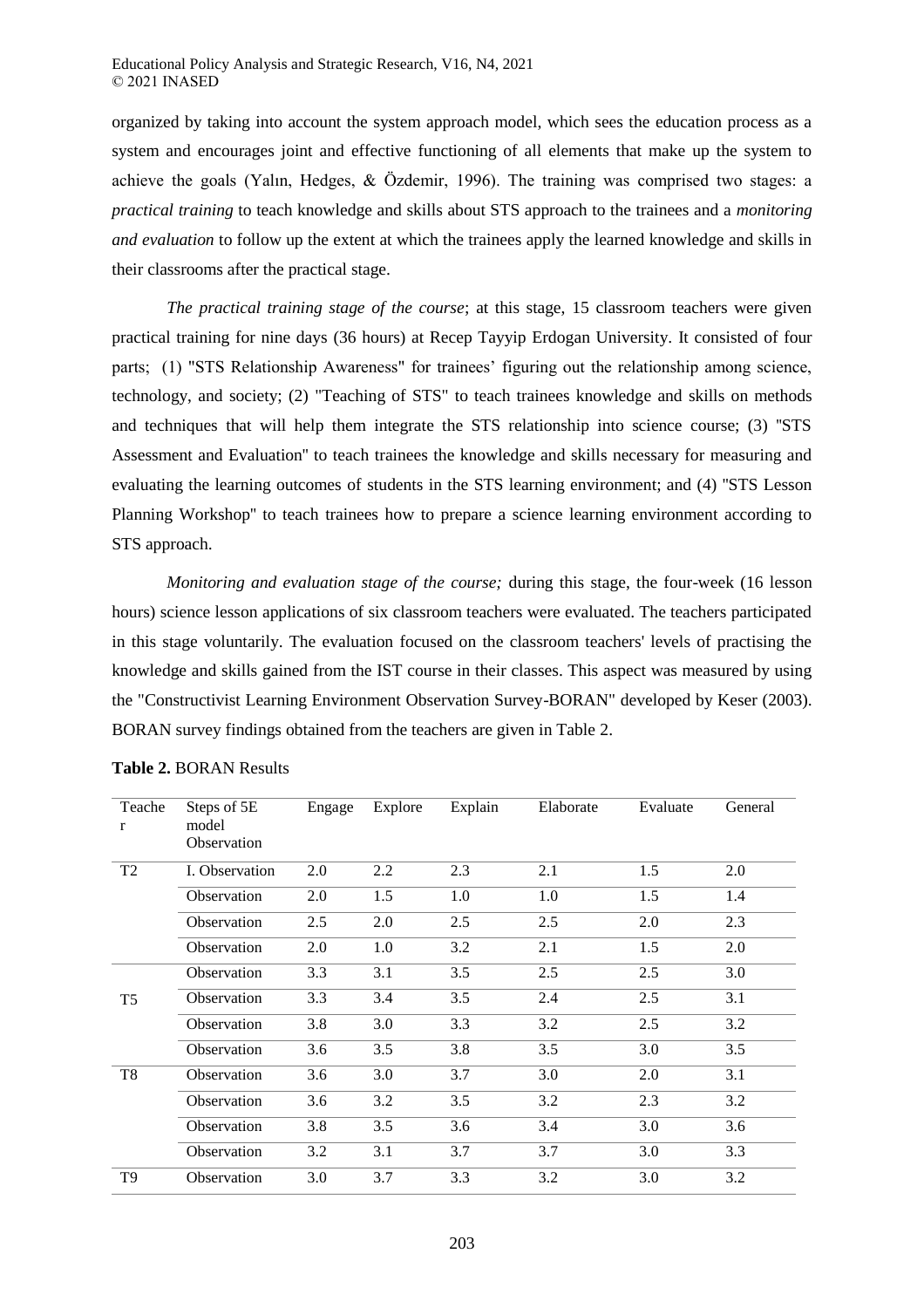|                 | II. Observation    | 3.7 | 3.3 | 3.3 | 3.2 | 2.5 | 3.1 |
|-----------------|--------------------|-----|-----|-----|-----|-----|-----|
|                 | III. Observation   | 3.7 | 3.5 | 3.6 | 3.2 | 2.5 | 3.3 |
|                 | IV. Observation    | 3.8 | 3.5 | 3.6 | 3.8 | 3.3 | 3.6 |
| T <sub>12</sub> | <b>Observation</b> | 1.5 | 2.0 | 1.5 | 1.4 | 1.2 | 1.5 |
|                 | II. Observation    | 2.5 | 3.0 | 1.2 | 2.5 | 2.5 | 2.3 |
|                 | Observation        | 3.0 | 2.2 | 3.2 | 3.3 | 3.0 | 3.0 |
|                 | Observation        | 3.0 | 2.2 | 3.3 | 3.1 | 3.1 | 3.0 |
| T <sub>15</sub> | Observation        | 3.0 | 1.5 | 2.5 | 1.0 | 2.0 | 2.0 |
|                 | Observation        | 3.2 | 1.2 | 1.5 | 1.0 | 1.0 | 1.6 |
|                 | Observation        | 2.0 | 1.0 | 2.0 | 2.0 | 2.0 | 1.8 |
|                 | Observation        | 1.2 | 2.0 | 2.2 | 3.0 | 2.0 | 2.1 |

According to the scale put forward by Keser (2003), the scores of the 5E steps in the BORAN questionnaire which are equal to and above 3 mean that the course is realized at the desired level. In this context, when Table 2 is examined, it can be said that some of the teachers (T5, T8, T9 and T12) teach science based on the STS approach and the others (T2 and T15) teach science based on the traditional approach.

### **Data Collection Process**

Pre- and post-test procedure was applied to see the variance in creative thinking skills, attitudes towards science course, and academic achievement of the students in the classrooms owned by the 6 trainee teachers before and after the training given. During the 4-week monitoring and evaluation process, the teachers called T5, T8, T9, and T12 applied STS teaching strategies such as problem solving, project-based learning, and collaborative learning in science classes. Contrarily, T2 and T15 preferred teacher-centred and traditional methods such as lecturing, question-answer, and demonstration in the same context. The distribution of students by gender, socioeconomic levels, and class sizes was almost the same in the STS and conventional classes. The same textbooks were also used for teaching of the science course in both types of classes. The only difference between them was that various exercises were planned based on the STS approach to motivate students to ask questions and discuss with their classmates in the STS classes. The students in those classes basically used the textbook to search for information and arguments on the problem instead of following the flow of the lesson. The teacher assumed the role of facilitator for learning and tried to create a learning environment where students would actively research and have debates with other students. On the other hand, the teachers in the other classrooms mostly acted like a supervisor and conveyed the information to the students in detail through direct instruction or demonstration method. In order to overcome potential internal validity threats such as practice or practitioner bias, the teachers were reminded to minimize such threats and appropriate guidance was given.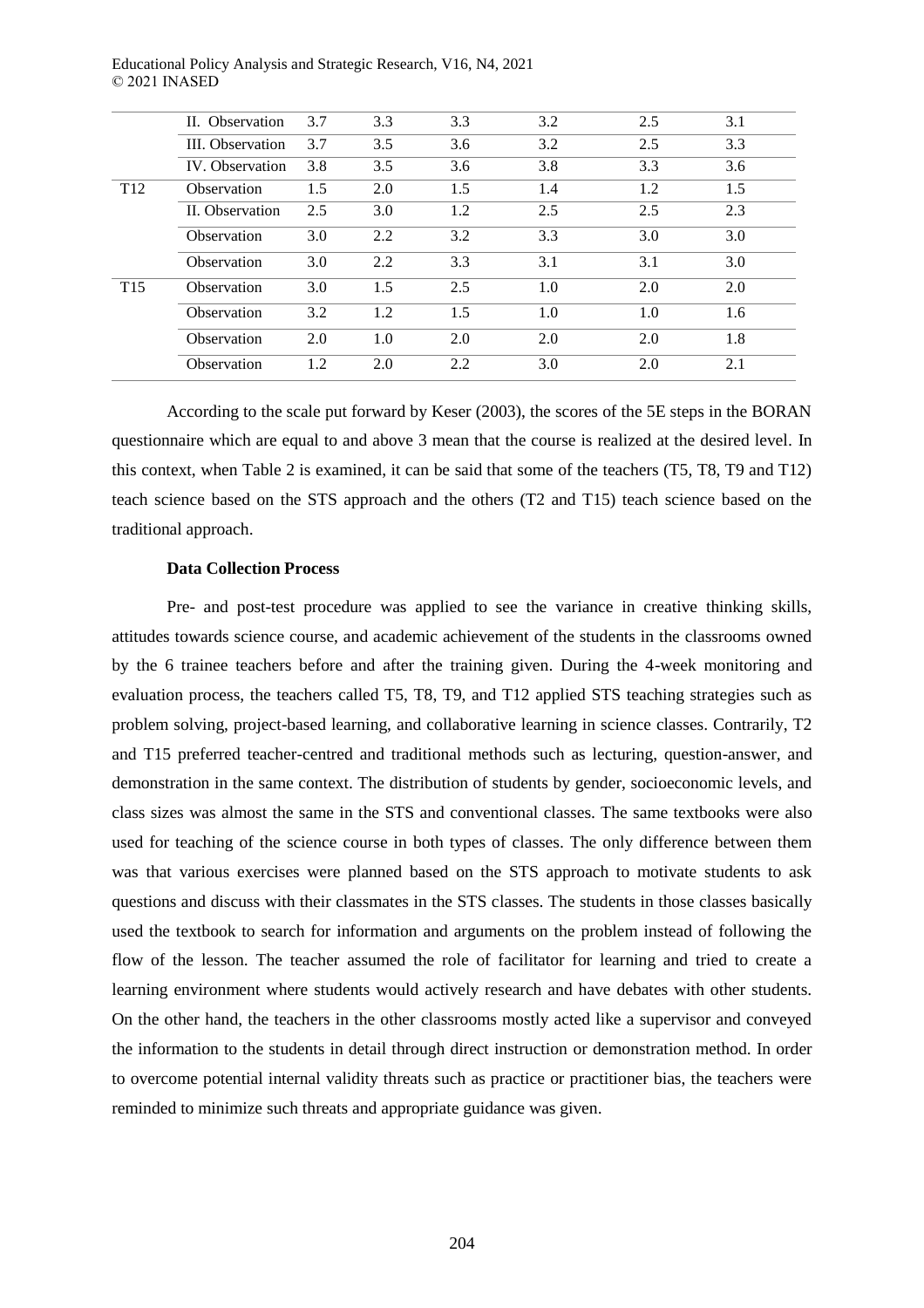#### **Data Collection Tools and Data Analysis**

*Creative Thinking Skills Survey [CTSS]:* This tool was obtained by looking at the "Assessment of Student Creativity" questionnaire in the "Iowa Assessment Book" (Enger & Yager, 2009). The CTSS instrument includes three different subscales: Questioning, Reasoning, and Predicting Consequences. Students are instructed to ask questions, guess the answers and causes, and predict consequences relative to the situation statements. Enger and Yager (2009) suggest connecting in the mind the learnt module with the sitution expression that will be used to measure creativity so that they can note the relationship between what they have learnt and what is being measured. During the analysis, the responses given by the student at each stage are divided into three groups as "irrelevant", "relevant" and "creative", where each irrelevant response is rated 0 point, relevant one is rated 1 point, and creative one is rated 2 points (Enger & Yager, 2009). Inter-rater reliability was established as 0.89 on the classification of levels of questions and statements in the current study. The CTSS was filled out by all classrooms as pre- and post-test, and the responses were analyzed with one-way ANOVA using SPSS.

*Science and Technology Course Attitude Survey (STCAS***):** STCAS, developed by Özsevgeç (2007), consists of 13 positive and 4 negative items. A 3-point Likert type rating scale is used in the questionnaire. The responses are rated by giving 3 points to every "yes", 2 points to "medium", and 1 points to "no". The negative statements are scored in the opposite way giving the highest value to a negative response till the lowest value for an affirmative answer. The Cronbach-alpha reliability coefficient of the scale was found to be .70. Since the survey was originally applied to elementary school pupils in the source, it was not deemed necessary to repeat the reliability analysis in the current study. The STCAS was answered in all of the classrooms pre- and post-test, and the collected data were analyzed by one-way ANOVA using SPSS.

*Academic Achievement Test (AAT):* The academic achievement test developed by the researchers consists of 10 open-ended questions. The questions were prepared in line with the acquisitions in the science program. The construct and content validity of the test was ensured by taking opinions of two lecturers specialized in the field of primary school education and assessment and evaluation, and two experienced primary school teachers. In addition, the pilot study of the test was conducted and the wording of the items was improved to eliminate any misunderstanding or extreme difficulty of questions.

Student responses were categorized into 5 levels based on the taxonomy of Abraham, Williamson, and Westbrook (1994). Total scores were calculated by counting up scores from the categories of complete comprehension (4 points), partial comprehension (3 points), partial understanding with a specific misconception (2 points), specific misconceptions (1 point), and non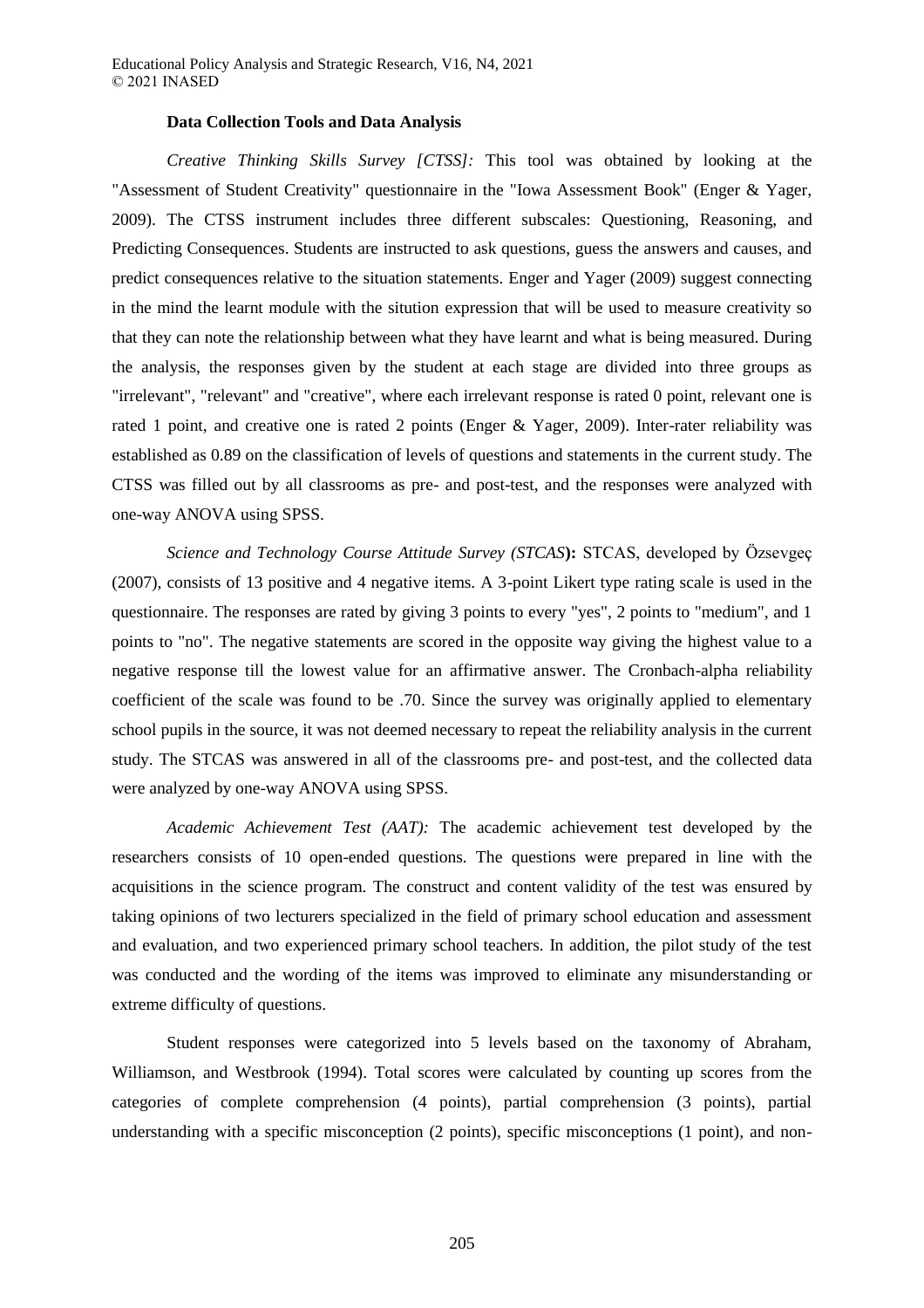comprehension (0 point). The data collected from the pre- and post-test were processed by one-way ANOVA using SPSS, and the results are presented in the following section.

#### **Results**

### *Findings from the Creative Thinking Skills Survey [CTSS]*

In order to compare the creative thinking skills of the student groups before the training, the pre-test scores of the CTSS were analysed using one-way ANOVA. ANOVA results of pre-test are displayed in Table 3.

| Classroom       | N  | Mean  | Std.      | Sum of squares |            | sd  | F    | p    |
|-----------------|----|-------|-----------|----------------|------------|-----|------|------|
|                 |    |       | deviation | Intragroup     | Intergroup |     |      |      |
| T <sub>2</sub>  | 26 | 9.96  | 2.69      |                |            | 5   |      |      |
| T <sub>5</sub>  | 22 | 10.00 | 3.410     | 1891,75        | 36.065     |     | .583 | .713 |
| T <sub>8</sub>  | 30 | 9.96  | 4.27      |                |            |     |      |      |
| T <sub>9</sub>  | 31 | 10.38 | 3.63      |                |            | 158 |      |      |
| T <sub>12</sub> | 22 | 10.31 | 3.53      |                |            |     |      |      |
| T <sub>15</sub> | 28 | 11.25 | 3.21      |                |            |     |      |      |

**Table 3**.CTSS Pre-test ANOVA Results

When table 3 is examined, it is understood that there is no significant difference ( $F_{(5,158)}$ = .538, p>0.05) between creative thinking skill levels of the student groups taught by the teachers before the applied training.

As a result of the applications of teachers, the post-test scores of the student groups were compared. Post-test results were analysed by one-way ANOVA. In addition, multiple comparisons between groups were made by Tukey-HSD. ANOVA results of post-test are displayed in Table 4.

| Classroom       | N  | Mean  | Std.      | Sum of squares |            | sd  | F     | p    |
|-----------------|----|-------|-----------|----------------|------------|-----|-------|------|
|                 |    |       | Deviation | Intragroup     | Intergroup |     |       |      |
| T <sub>2</sub>  | 26 | 14.34 | 2.13      |                |            |     |       |      |
| T <sub>5</sub>  | 22 | 21.13 | 4.90      | 2159.92        | 1981.03    | 5   | 28.06 | .000 |
| T <sub>8</sub>  | 30 | 23.36 | 4.93      |                |            |     |       |      |
| T <sub>9</sub>  | 31 | 20.77 | 3.63      |                |            |     |       |      |
| T <sub>12</sub> | 22 | 19.04 | 3.86      |                |            | 158 |       |      |
| T <sub>15</sub> | 28 | 14.17 | 2.16      |                |            |     |       |      |

**Table 4.** CTSS Post-test ANOVA Results

Table 4 indicates a significant difference ( $F_{(5,158)} = 28.06$ , p<.05) between the creative thinking skill levels of the student groups in the post-test. The results of multiple comparisons between the CTSS post-test scores of the groups are demonstrated in Table 5.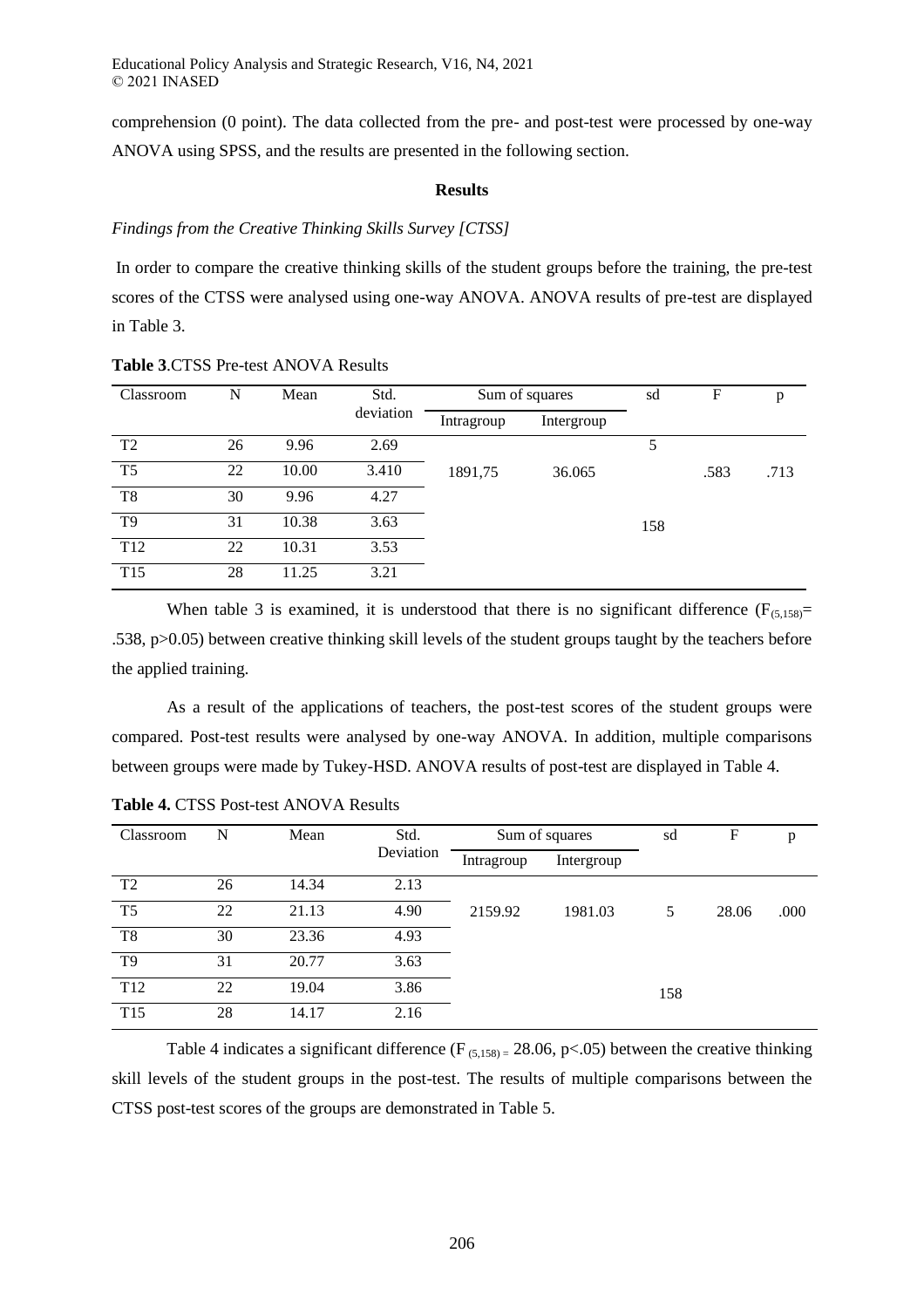| $($ $\Gamma$        | (J)              | Mean difference (I-J) | $\, {\bf p}$ |
|---------------------|------------------|-----------------------|--------------|
| $\operatorname{T2}$ | T <sub>5</sub>   | $-6.79*$              | .000         |
|                     | T8               | $-9.02*$              | .000         |
|                     | T9               | $-6.43*$              | .000         |
|                     | $\overline{T12}$ | $-4.70*$              | .000         |
|                     | T15              | .167                  | 1.000        |
| T <sub>5</sub>      | T <sub>8</sub>   | $-2.23$               | .285         |
|                     | T <sub>9</sub>   | .36                   | .999         |
|                     | $\overline{T12}$ | 2.09                  | .440         |
|                     | T <sub>15</sub>  | $6.96*$               | .000         |
| T <sub>8</sub>      | T <sub>9</sub>   | 2.60                  | .082         |
|                     | T <sub>12</sub>  | $4.32*$               | .001         |
|                     | T15              | 9.19*                 | .000         |
| T <sub>9</sub>      | T <sub>12</sub>  | 1.72                  | .567         |
|                     | T15              | $6.60*$               | .000         |
| T <sub>12</sub>     | T <sub>15</sub>  | $4.87*$               | .000         |

**Table 5.** CTSS Post-Test Tukey-HSD Results

\* The mean differences are significant at the 0,05 level.

When the post-test scores of the groups are compared, it is seen that there is a significant difference between them  $(p < .05)$  and this difference is in favour of the four student groups (T5, T8, T9, T12) who received STS education. When these four student groups are further compared among themselves, T8 is seen to have the highest creative thinking skills.

*Findings from the Science and Technology Course Attitude Survey (STCAS)* The difference between the student groups' attitudes towards science course before the training was checked by performing one-way ANOVA analysis on STCAS pre-test. ANOVA results of pre-test are displayed in Table 6.

**Table 6.** STCAS Pre-test ANOVA Results

| Classroom       | N  | Mean  | Std.     | Sum of squares |            | sd  | F    | p    |
|-----------------|----|-------|----------|----------------|------------|-----|------|------|
|                 |    |       | deviatio | Intragroup     | Intergroup |     |      |      |
| T <sub>2</sub>  | 26 | 34.73 | 5.48     |                |            |     |      |      |
| T <sub>5</sub>  | 22 | 36.31 | 4.50     |                |            | 5   |      |      |
| T8              | 30 | 34.76 | 6.1      | 28.957         | 24.056     |     | .831 | .530 |
| T <sub>9</sub>  | 31 | 36.32 | 5.67     |                |            | 158 |      |      |
| T <sub>12</sub> | 22 | 36.30 | 4.94     |                |            |     |      |      |
| T <sub>15</sub> | 28 | 37.00 | 5.22     |                |            |     |      |      |

As understood from Table 6, there is no significant difference (F  $_{(5,158)} = .831$ , p>0.05) between the student groups' attitudes in the pre-test.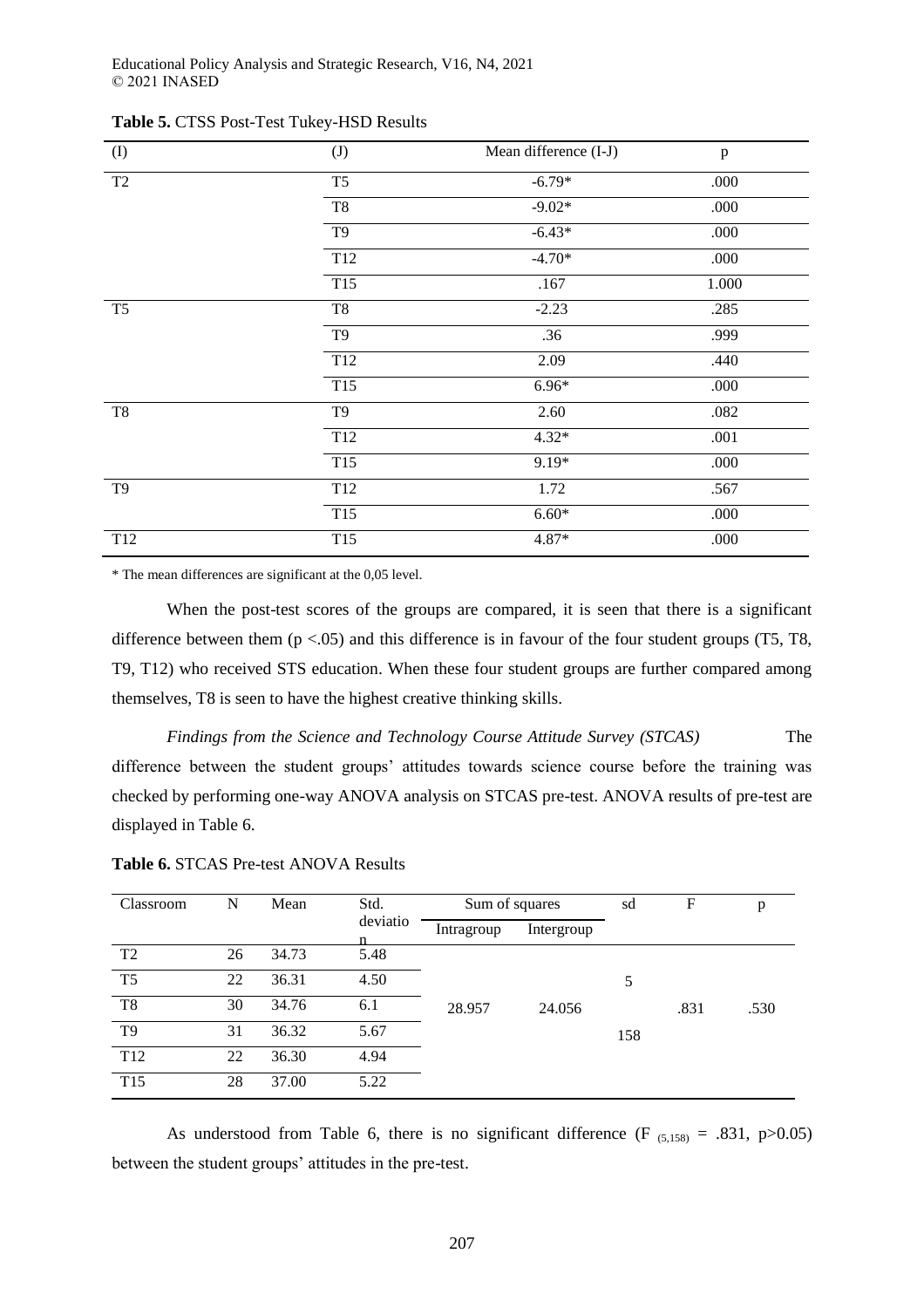As a result of the teachers' applications, the *STCAS* post-test scores of the student groups were analysed by one-way ANOVA. In addition, multiple comparisons between groups were made by Tukey-HSD. Post-test scores of the groups are compared and shown in Table 7 in terms of ANOVA results.

| Classroom       | N  | Mean  | Std.      |           | Sum of squares |     | F      | p    |
|-----------------|----|-------|-----------|-----------|----------------|-----|--------|------|
|                 |    |       | Deviation | Intragrou | Intergrou      |     |        |      |
| T <sub>2</sub>  | 26 | 35.19 | 5.30      |           |                |     |        |      |
| T <sub>5</sub>  | 22 | 42.86 | 3.38      |           |                | 5   |        |      |
| T <sub>8</sub>  | 30 | 43.20 | 4.14      | 21.129    | 254.062        |     | 12.062 | .000 |
| T <sub>9</sub>  | 31 | 40.70 | 4.68      |           |                | 158 |        |      |
| T <sub>12</sub> | 22 | 40.21 | 5.31      |           |                |     |        |      |
| T <sub>15</sub> | 28 | 37.38 | 4.22      |           |                |     |        |      |

**Table 7.** STCAS Post-test ANOVA Results

Table 7 indicates a significant difference  $(F_{(5,158)}= 12.062, p>0.05)$  between the student groups' attitudes in the post-test. The other set of results, which indicate multiple comparisons between the STCAS post-test scores of the groups, is demonstrated in Table 8.

| $\left( \mathrm{I}\right)$ | (J)             | Mean difference (I-J) | $\, {\bf p}$ |
|----------------------------|-----------------|-----------------------|--------------|
| T <sub>8</sub>             | T <sub>9</sub>  | 2.71                  | .197         |
|                            | T <sub>5</sub>  | .336                  | 1.00         |
|                            | T12             | 2.98                  | .109         |
|                            | T <sub>15</sub> | $5.81*$               | .000         |
|                            | T2              | $8.00*$               | .000         |
| T <sub>5</sub>             | T <sub>9</sub>  | 2.37                  | .432         |
|                            | T <sub>12</sub> | 2.65                  | .295         |
|                            | T <sub>15</sub> | $5.47*$               | .001         |
|                            | T <sub>2</sub>  | $7.67*$               | .000         |
| T <sub>9</sub>             | T12             | .271                  | 1.00         |
|                            | T <sub>15</sub> | 3.09                  | .120         |
|                            | T <sub>2</sub>  | $5.29*$               | .000         |
| T <sub>12</sub>            | T <sub>15</sub> | 2.82                  | 1.20         |
|                            | T2              | $5.01*$               | .001         |
| T <sub>15</sub>            | $\overline{T2}$ | 2.91                  | .521         |

**Table 8.** STCAS Post-Test Tukey-HSD Results

\* The mean differences are significant at the 0,05 level.

Comparison of the post-test results revealed a significant difference between the groups, and this difference was found to be in favour of the student groups (T5, T8, T9, and T12) receiving STS training ( $p < .05$ ).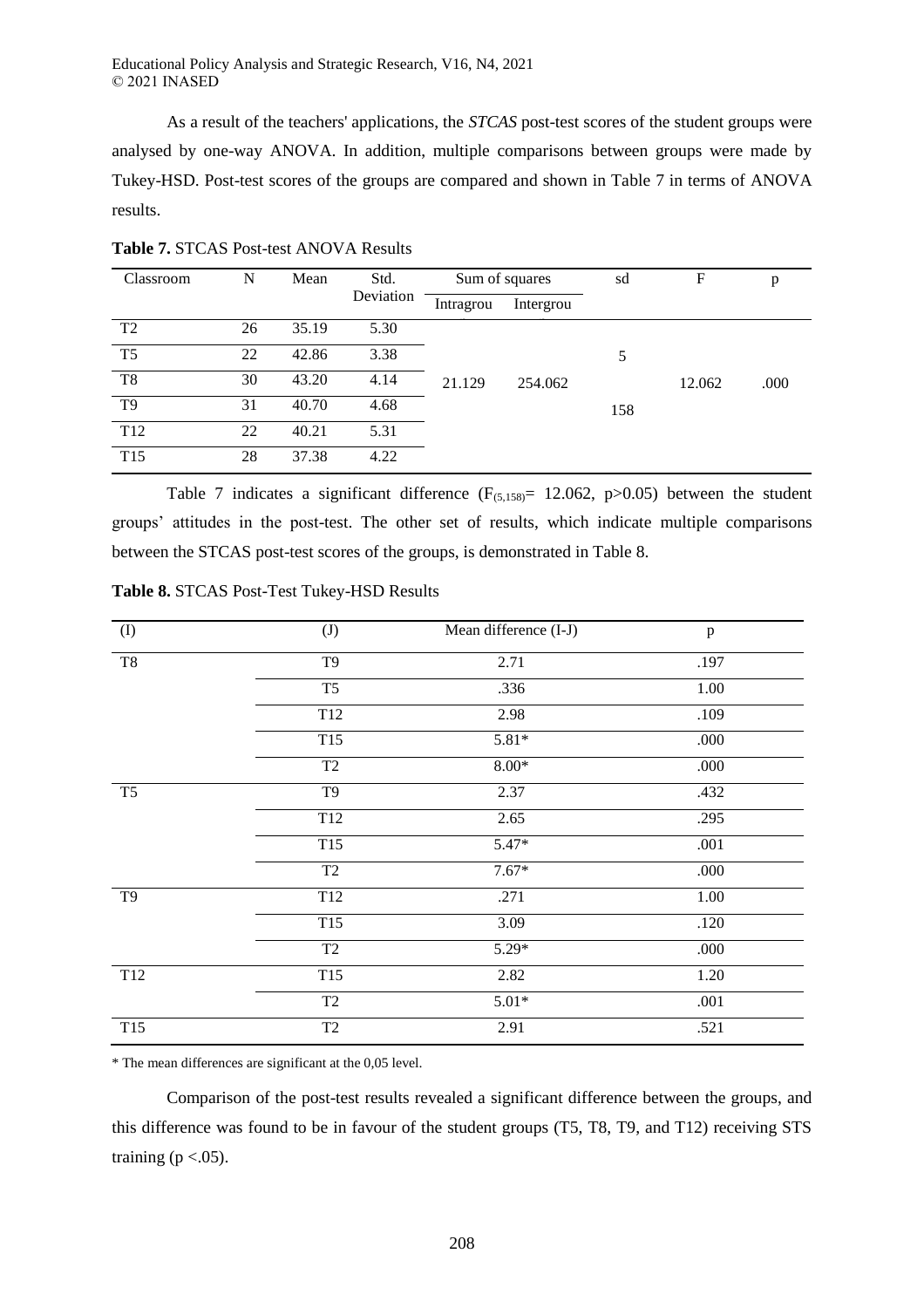Findings from the Academic Achievement Test (AAT)

This test was applied to all of the classrooms before the training and the pre-test data were analysed by one-way ANOVA to calculate the variance, if any, between the groups' academic achievement levels. ANOVA results of the pre-test application are shown in Table 9.

| Classroom       | N  | Mean  | Std.           | Sum of squares |            | sd  | F      | p    |
|-----------------|----|-------|----------------|----------------|------------|-----|--------|------|
|                 |    |       | Deviati<br>on. | Intragroup     | Intergroup |     |        |      |
| T <sub>2</sub>  | 26 | 23,73 | 6,45           |                |            |     |        |      |
| T <sub>5</sub>  | 22 | 23,19 | 4,89           |                |            | 5   |        |      |
| T <sub>8</sub>  | 30 | 24,03 | 6,03           | 4720,19        | 1595,71    |     | 10,345 | ,000 |
| T <sub>9</sub>  | 31 | 24,65 | 6,00           |                |            | 158 |        |      |
| T <sub>12</sub> | 22 | 28,32 | 5,04           |                |            |     |        |      |
| T <sub>15</sub> | 28 | 31,96 | 4,34           |                |            |     |        |      |

**Table 9.** AAT Pre-test ANOVA Results

As can be seen in Table 9, there is a significant difference between the student groups' academic success levels in science classes before the training (F  $(5,158) = 10.345$ , p<0.05). Also, multiple comparisons were examined by applying Tukey-HSD to the pre-test scores in the AAT. The results of this statistical test are given in Table 10.

| (I)             | (J)             | Mean difference (I-J) | $\mathbf{p}$ |  |
|-----------------|-----------------|-----------------------|--------------|--|
| T8              | T <sub>9</sub>  | $-0.61183$            | ,998         |  |
|                 | T <sub>5</sub>  | ,85152                | ,994         |  |
|                 | T <sub>12</sub> | $-4,28485$            | ,072         |  |
|                 | T <sub>15</sub> | $-7,93095*$           | ,000         |  |
|                 | T <sub>2</sub>  | ,30256                | 1,000        |  |
| T <sub>5</sub>  | T <sub>9</sub>  | $-1,46334$            | ,999         |  |
|                 | T12             | $-5,13636*$           | ,030         |  |
|                 | T <sub>15</sub> | $-8,78247*$           | ,000         |  |
|                 | T <sub>2</sub>  | $-0.54895$            | ,999         |  |
| T9              | T12             | $-3,67302$            | ,173         |  |
|                 | T <sub>15</sub> | $-7,31912*$           | ,000         |  |
|                 | T <sub>2</sub>  | ,91439                | ,989         |  |
| T <sub>12</sub> | T <sub>15</sub> | $-3,64610$            | ,199         |  |
|                 | T <sub>2</sub>  | 4,58741               | ,055         |  |
| T <sub>15</sub> | T <sub>2</sub>  | 8,23352*              | ,000         |  |

**Table 10.** AAT Pre-test Tukey-HSD Results

When the pre-test results of the groups were compared, a significant difference was found between the groups  $(p < .05)$ , and this difference was in favour of the student groups (T12 and T15) who received the conventional education.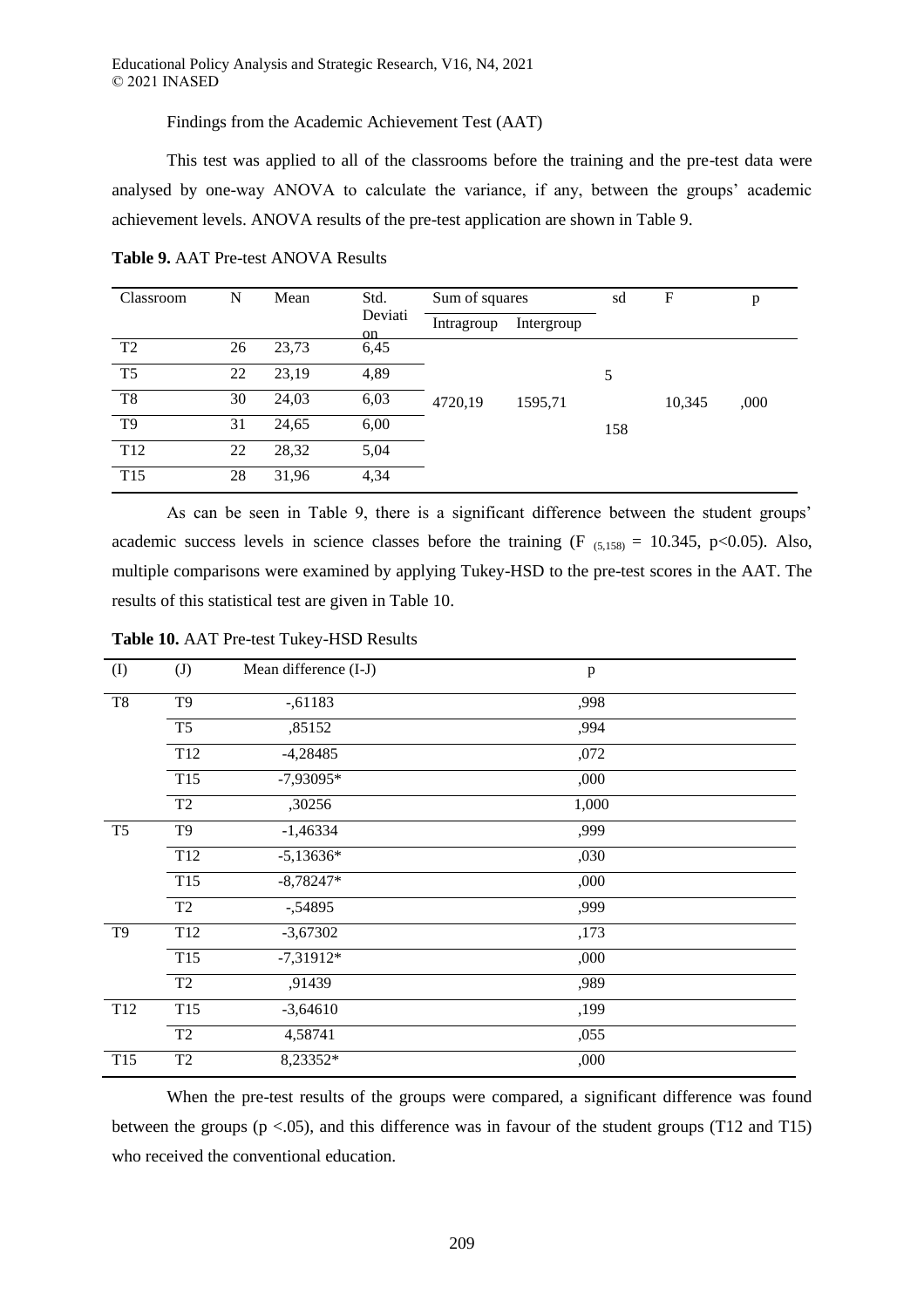After the training, AAT was administered as a post-test and the collected data were subjected to one-way ANOVA for the difference between the student groups. ANOVA results regarding the comparison of the groups are demonstrated in Table 11.

| Classroom           | N  | Mean/Aver | Std.<br>Sum of squares   |            |          | sd  | F     | p    |
|---------------------|----|-----------|--------------------------|------------|----------|-----|-------|------|
|                     |    | age       | Deviati<br><sub>on</sub> | Intragroup | Intergro |     |       |      |
| $\overline{O2}$     | 26 | 39,1154   | 4,63                     |            |          |     |       |      |
| Ö5                  | 22 | 44,0000   | 6,13                     |            |          | 5   |       |      |
| $\overline{08}$     | 30 | 44,4333   | 4,92                     | 3424,409   | 604,081  |     | 5,398 | ,000 |
| Ö9                  | 31 | 42,6452   | 5,25                     |            |          | 158 |       |      |
| $\ddot{\text{O}}12$ | 22 | 39,7727   | 2,94                     |            |          |     |       |      |
| $\ddot{\text{O}}15$ | 28 | 41,8571   | 3,79                     |            |          |     |       |      |

**Table 11**. AAT Post-test ANOVA Results

Looking at Table 11, it is found that there is a significant difference (F  $_{(5,158)} = 12.062$ , p> 0.05) in academic success between student groups after the application. Multiple comparisons between the AAT post-test scores of the groups were made by Tukey-HSD, and the data obtained are given in Table 12.

|  |  |  |  | Table 12. KKT Post-test Tukey-HSD Results |
|--|--|--|--|-------------------------------------------|
|--|--|--|--|-------------------------------------------|

| (I)            | (J)                 | Mean difference (I-J) | $\, {\bf p}$ |
|----------------|---------------------|-----------------------|--------------|
| $\rm{T}8$      | T <sub>9</sub>      | 1,78817               | ,680         |
|                | T <sub>5</sub>      | ,43333                | 1,000        |
|                | T <sub>12</sub>     | 4,66061*              | ,008         |
|                | T <sub>15</sub>     | 2,57619               | ,307         |
|                | T <sub>2</sub>      | 5,31795*              | ,001         |
| T <sub>5</sub> | T <sub>9</sub>      | 1,35484               | ,908         |
|                | T <sub>12</sub>     | 4,22727*              | ,040         |
|                | T <sub>15</sub>     | 2,14286               | ,607         |
|                | $\operatorname{T2}$ | 4,88462*              | ,006         |
| T <sub>9</sub> | T <sub>12</sub>     | 2,87243               | ,254         |
|                | T15                 | ,78802                | ,988         |
|                | T <sub>2</sub>      | 3,52978               | ,062         |
| T12            | T <sub>15</sub>     | $-2,08442$            | ,635         |
|                | T <sub>2</sub>      | ,65734                | ,997         |
| T15            | T <sub>2</sub>      | 2,74176               | ,279         |
|                |                     |                       |              |

\* The mean differences are significant at the 0,05 level.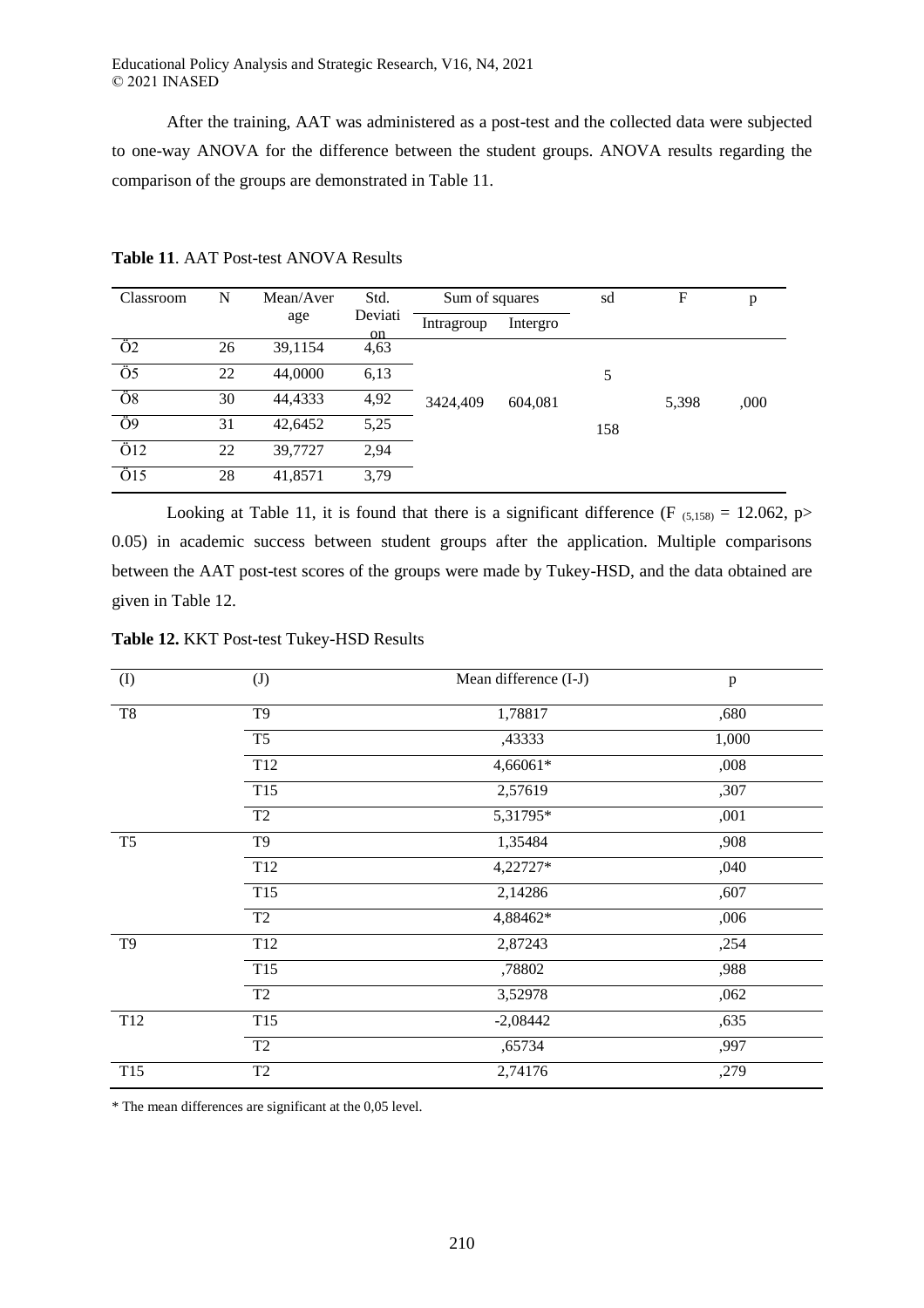Comparison of the post-test results of the groups reveals that there is a significant difference between the groups, and this difference is in favour of the student groups receiving science education based on the STS approach ( $p < .05$ ).

#### **Discussion, Conclusion and Recommendations**

This section is devoted to the general evaluation of the study results.

Firstly, when examining the science teaching approaches applied by primary school teachers in their classrooms after the FTT course, it was determined that the teachers with the codes of T5, T8, T9 and T12 taught science based on the FTT approach while the teachers with the codes of T2 and T15 taught science based on the traditionalist approach. It can be inferred from the literature that the teachers might avoid using FTT approach as a teaching strategy because of the fear that applying the FTT approach in classrooms will not allow in-depth coverage of the course content or it will decrease student success (Amirshokoohi, 2016; Autieri, Amirshokoohi & Kazempour, 2016; Enger & Yager, 2009).

Secondly, a closer look at the creative thinking skills of the students taught by classroom teachers suggests that the groups were equivalent with quite close scores before the training (Cho, 2002; Enger & Yager, 2009; Lee & Erdogan, 2007; Şen & Baz, 2018). However, a significant difference emerged between creative thinking skills of the groups after the training, and the imbalance was in favour of the classes taught by Ö5, Ö8, Ö9, and Ö12. It can be suggested that the creativity of those students may have increased since they identified the problems related to the subject and did research to solve the problems on their own, and they speculated about the causes and results of the selected problem in the STS-based setting designed by their teachers (Hacıemınoglu et al., 2015; Lee & Erdoğan 2007). Yet this result does not seem surprising because critical thinking by nature means looking critically, being authentic, spotting the problem, and drawing new conclusions via different paths (Mulyanti, et al., 2021). Another possible explanation for this difference may be the fact that Ö5, Ö8, Ö9, and Ö12 applied teaching techniques inspired by 5E model such as projects, problem solving, sample events, and debate whereas the others, i.e. Ö2 and Ö15, predominantly taught science by lecturing and demonstration in their classes (Tsai, 2002). Other researchers also (Chantaranima & Yuenyong, 2014; Cho, s2002; Hacıemınoglu et al., 2015) found that students' creative thinking skills improved, and their subject concept knowledge increased in STS classrooms. Hence, it can be said that creative thinking skills can advance as a result of specific activities in the classroom and that STS approach has a noticeable influence on the development of students' creative skills (Yager, Yager & Lim, 2006).

Thirdly, with respect to the change in the participant students' attitudes towards science course, there was not a significant difference among the groups before the teachers attended the STS training. This implies that there is no considerable difference between the teachers' ways of teaching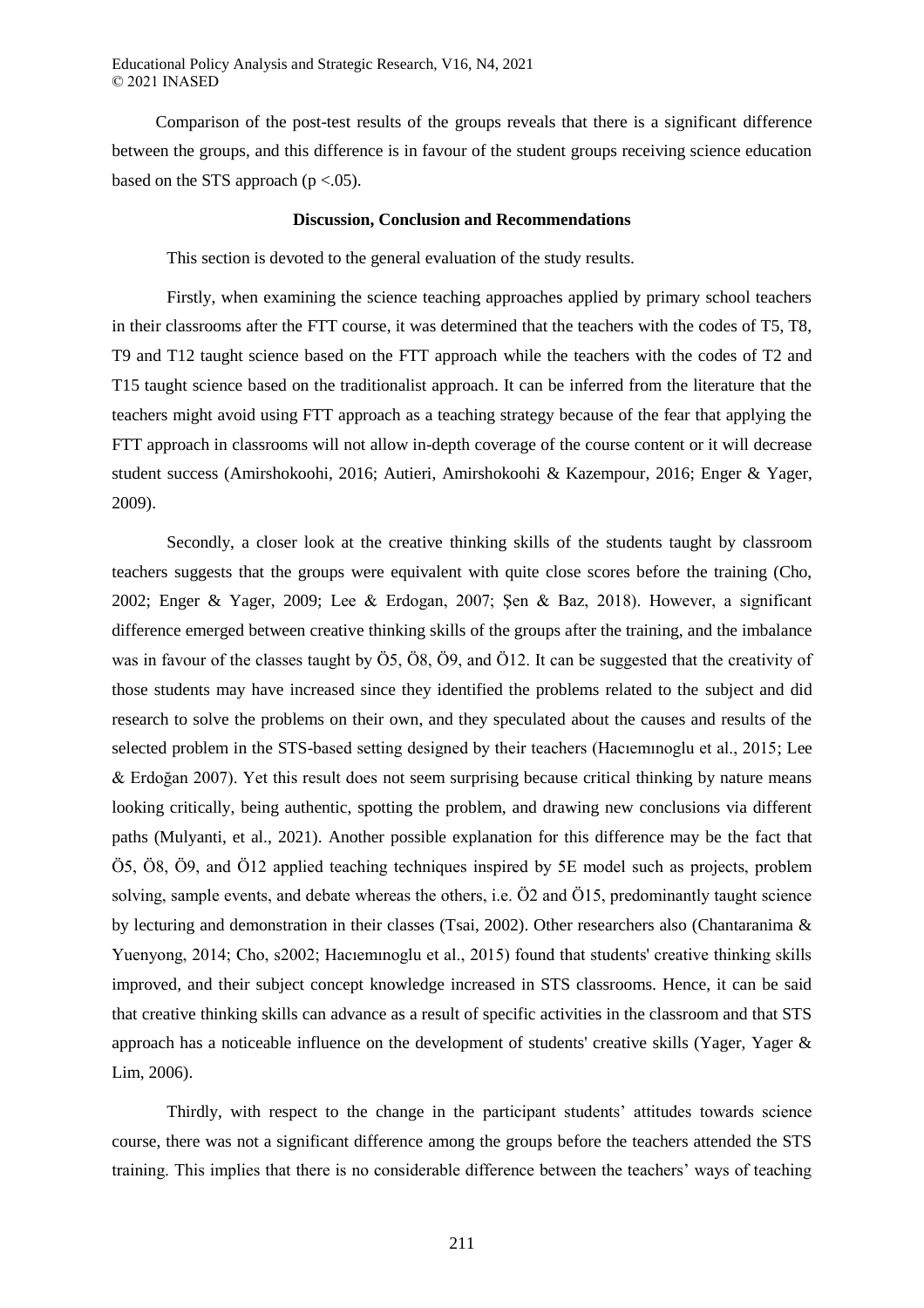(Akçay & Akçay, 2015; Lee & Erdogan; 2007). But a significant difference was noted in the students' attitudes towards science course when the teachers completed their in-service training. The post-test averages in the STCAS prove that the students of Ö5, Ö8, Ö9, and Ö12, who employed STS approach in their classes, experienced notable progress in attitudes to science course. This change can be accounted for by a number of factors in STS classrooms such as the teachers' role of facilitator and mentor besides the students' facing a real problem of interest and curiousity, class discussions, group discussions, and democratic activities like voting (Akçay & Akçay, 2015; Devi & Aznam, 2019; Cho, 2002, Enger & Yager, 2009, Lee & Erdoğan, 2007; Smitha & Aruna, 2014). According to Davasligil (1991), learning environments which allow free discussion of problems and solutions related to the learning topic help pupils develop positive attitudes towards learning and those settings offer an effective motivating ambiance to make learning fun.

When the changes in the academic achievement of students were examined after the classroom teachers' science teaching, it was seen that there was a significant difference between student groups both before and after the training. Before the training, the significant difference was in favour of the student groups T12 and T15. Contrarily, the significance turned in favour of the T5, T8 and T9 after the training.

In STS classrooms, the teachers introduced the students to a social issue from their real life connected with the topic of science teaching. Then, the students read up on the problem before offering solutions, and finally used the information to solve the problem. This series of actions might have enabled students to develop the concepts in their cognitive structures independently (Nuutinen, Kärkkäinen & Keinonen, 2011; Primastuti & Atun, 2018). Kapici, Akçay and Yager (2017) found in their study that students in STS classrooms proved to be more successful with regard to knowledge of concepts than those in classrooms where the traditional approach was applied. Further similar findings are also available in the literature (Ayua & Tartenger, 2020; Lee & Erdoğan, 2007; Negedu et al., 2016; Nuutinen, Kärkkäinen & Keinonen, 2011; Primastuti & Atun, 2018; Tete 2011; Wongsila & Yuenyong, 2019; Yager, Yager & Lim, 2006).

Given that the main goal of any newly-proposed science curriculum is to educate individuals to possess the 21st century skills, formal teaching plans should be based on Science-Technology-Society approach (STS) (Devi & Aznam, 2019; Yalaki, 2014). Several governmental organizations and science education institutions including the National Science Teachers Association [NSTA] (2010) and the National Research Council [NRC] (2013) declared that it is an essential way to build curricula on STS philosophy for promoting and actualizing individuals' 21st century skills. In this context, in Turkey, it is strongly emphasized that teachers should give place to learning strategies that improve students' inquisition and creativity in order to meet the requirement of raising individuals with skills of the 21st century as pointed by the Ministry of National Education (2018). To this end, the use of approaches and methods relating to science-technology-society relation by teachers should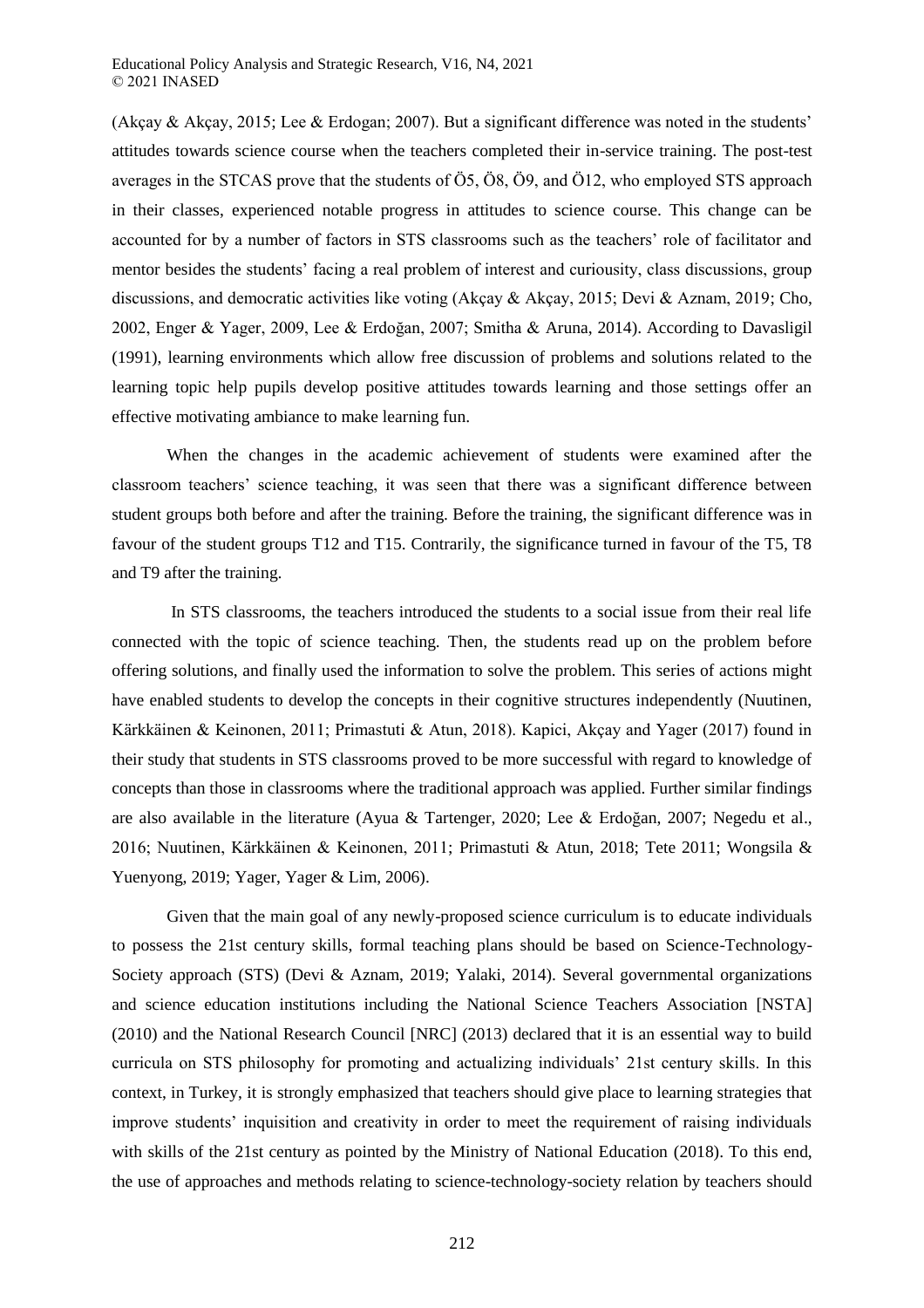be explicitly encouraged and reinforced. In this scope, professional development courses should be planned to help teachers teach in their own classrooms based on approaches relying on the relation of science, technology, and society. It should be also made sure that teachers attend such events. As mentioned earlier, this study explores the impact of STS approach on elementary school students' creative thinking, attitudes towards science course, and their academic achievement. Since the approach grants students a free learning environment in which they become responsible for their own learning, future researchers can examine the effect of STS approach on learner skills such as communication and collaboration, entrepreneurship, and responsibility. Lastly, quantitative research approach was adopted in this study. It is recommended that researchers try mixed research methods to collect a greater amount of qualitative and quantitative data on dependent variables under scrutiny.

#### **References**

- Abraham, M. R., Williamson, V.M., & Westbrook, S.L. (1994). A cross-age study of the understanding five concepts. *Journal of Research in Science Teaching, 31* (2), 147- 165. https://doi.org/10.1002/tea.3660310206
- Akcay, B., & Akcay, H. (2015). Effectiveness of Science-Technology-Society (STS) instruction on student understanding of the nature of science and attitudes toward science*. International Journal of Education in Mathematics, Science and Technology*, *3*(1), 37-45.
- Amirshokoohi, A. (2010). Elementary pre-service teachers' environmental literacy and views toward Science, Technology, and Society (STS) Issues. *Science Educator, 19*(1), 56-62.
- Amirshokoohi, A. (2016). Impact of STS issue-oriented instruction on pre-service elementary teachers' views and perceptions of science, technology and society. *International Journal of Environmental and Science Education, 11*(4), 359-387. DOI: 10.12973/ijese.2016.324a
- Aslan, E. (2007). Yaratıcı Düşünce Eğitimi (Ed. Oktay ve Polat Unutkan) *İlköğretim Çağına Genel Bakış içinde* (ss: 75-99). Morpa Yayınları.
- Autieri, S.M., Amirshokoohi, A., & Kazempour, M. (2016). The science-technology-society framework for achieving scientific literacy: an overview of the existing literatüre, *European Journal of Science and Mathematics Education, 4* (1), 75‐89.
- Ayua, G. A., & Tartenge, T.T (2021). Effect of scıence-technology-socıety strategy on performance ın basıc scıence among upper-basıc school students ın makurdı metropolıs. *Africa Journal of Sustainable Professional Development, 4,* (1), 26-33.
- Bishop, K., & Denley, P. (2007). *Learning science teaching: Developing a professional knowledge base*. McGraw-Hill Education
- Blunck, S.M., & Yager, R.E. (1996). The Iowa Chautauqua program: A proven in-service model for introducing STS in K-12 classrooms. In R.E. Yager (Ed), *Science/ technology/society as reform in science education* (ss: 298-306). Albany, NY: State University of New York Press.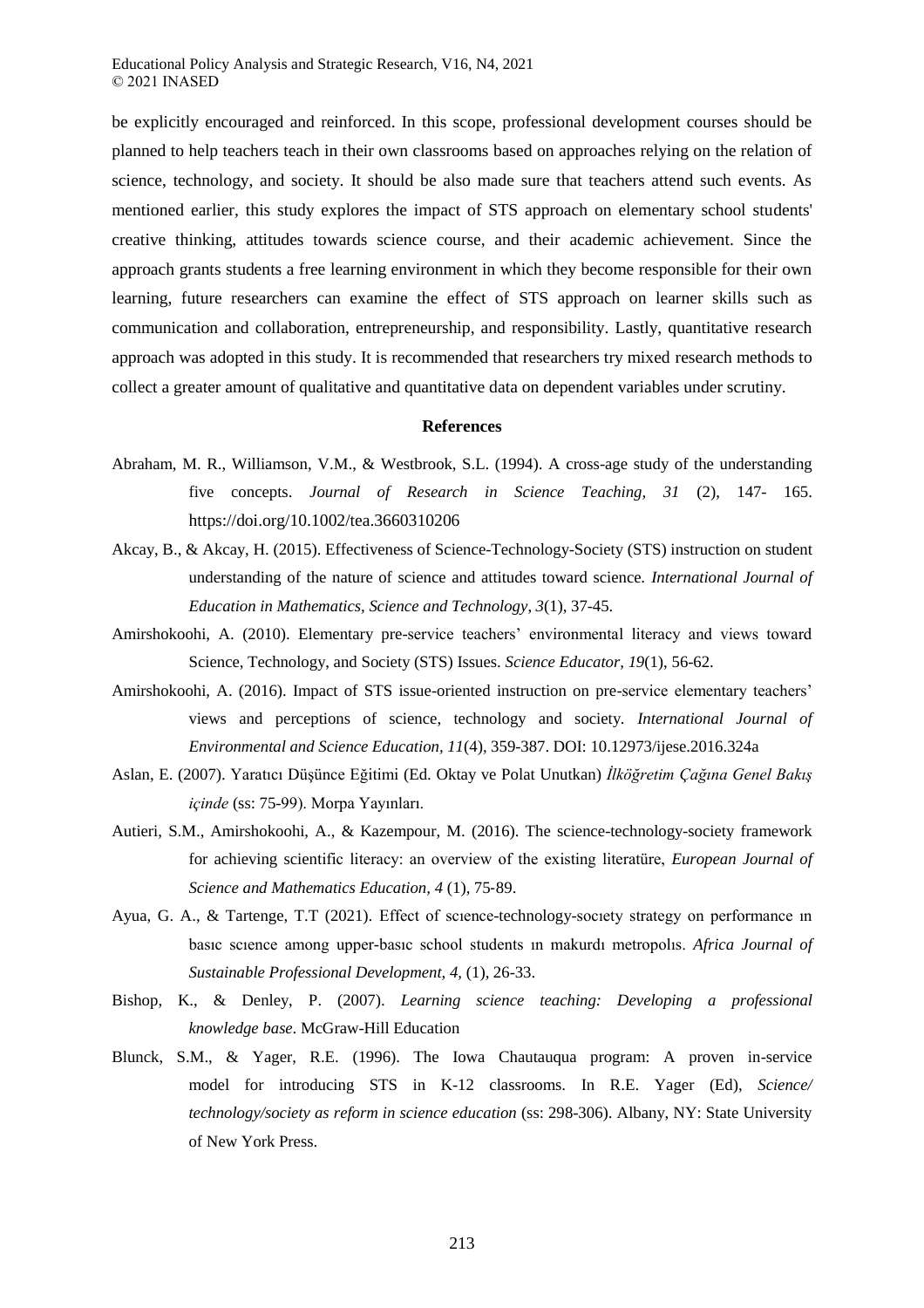Halwany, S., Zouda, M., Pouliot, C., & Bencze, L. (2017). Supporting pre-service teachers to teach for citizenship in the context of STSE Issues. In Bencze, L. (Ed.), *Science and technology education promoting wellbeing for individuals, societies and environments: Cultural studies of science education*, (pp. 405-427). New York, NY: Springer doı: 10.1007/978-3-319-55505-8\_18

Büyüköztürk, Ş. (2007), *Sosyal bilimler için veri analizi el kitabı*, Pegem A Yayıncılık

- Chowdhury, M.A. (2016). The Integration of Science-Technology- Society/Science-Technology-Society-Environment and Socio-Scientific-Issues for Effective Science Education and Science Teaching, *Electronic Journal of Science Education*, *20*(5), 19-38.
- Chantaranima, T., & Yuenyong, C. (2014). The outcomes of teaching and learning about sound based on science technology and society (STS) approach. *Procedia-Social and Bheavioral Sciences, 116*, 2286-2292. DOI:10.1016/j.sbspro.2014.01.561
- Cho, J. (2002). The development of an alternative in-service programme for Korean science teachers with an emphasis on science-technology-society. *International Journal of Science Education, 24*(10), 1021-1035. https://doi.org/10.1080/09500690110095320
- Davaslıgil, U. (1991). Üstün olma niteliğini kazanma. *Eğitim ve Bilim Dergisi,* (82), 62-67.
- Devi, M.G., & Aznam, N. (2019).The effect of science-technology-society (STS) model on scientific literacy and scientific attitude of students on the subject of buffer, IOP Conf. Series: Journal of Physics: Conf. Series 1156 (2019) 012027 IOP Publishing. doi:10.1088/1742- 6596/1156/1/012027
- Ekiz, D. (2003). *Eğitimde araştırma yöntem ve metodlarına giriş*: *Nitel, nicel ve eleştirel kuram metodojileri.* Anı Yayıncılık.
- Enger, S. K., & Yager, R.E. (2009). *Assessing student understanding in science* (2 nd Ed.) Thousand Oaks, CA: Corwin Press Inc.
- Firmino E.S., Sampaio C.G., Nojosa A.C.B., Saldanha G.C.B., Guerra M.H.F.S., Vasconcelos A, K.P., & Barroso M.C.S. (2019). STSE Approach in High School Chemistry: A Brief Review in National Literature; *Acta Scientiae, Canoas, 21*(3), 196-212. DOI:10.17648/acta.scientiae.v21iss3id4660
- Hacıemınoglu, E., Alı, M.M., Yager, R.E., Oztas, F., & Oztas, H. (2015). Differences between students ın sts and non-s classrooms regarding creativity, *Revista de cercetare [i interven]ie social*, (50). 22-37.
- Kapici, H. O, Akcay, H., & Yager, E.R. (2017). Comparison of Science-Technology-Society approach and textbook oriented instruction on students' abilities to apply science concepts, *International Journal of Progressive Education, 13* (2), 18-28.
- Karasar, N. (2012). *Bilimsel araştırma yöntemi*. Nobel Yayıncılık.
- Keser, Ö.F. (2003*). Fizik eğitimine yönelik bütünleştirici öğrenme ortamı ve tasarımı* [Yayımlanmamış Doktora Tezi], Karadeniz Teknik Üniversitesi.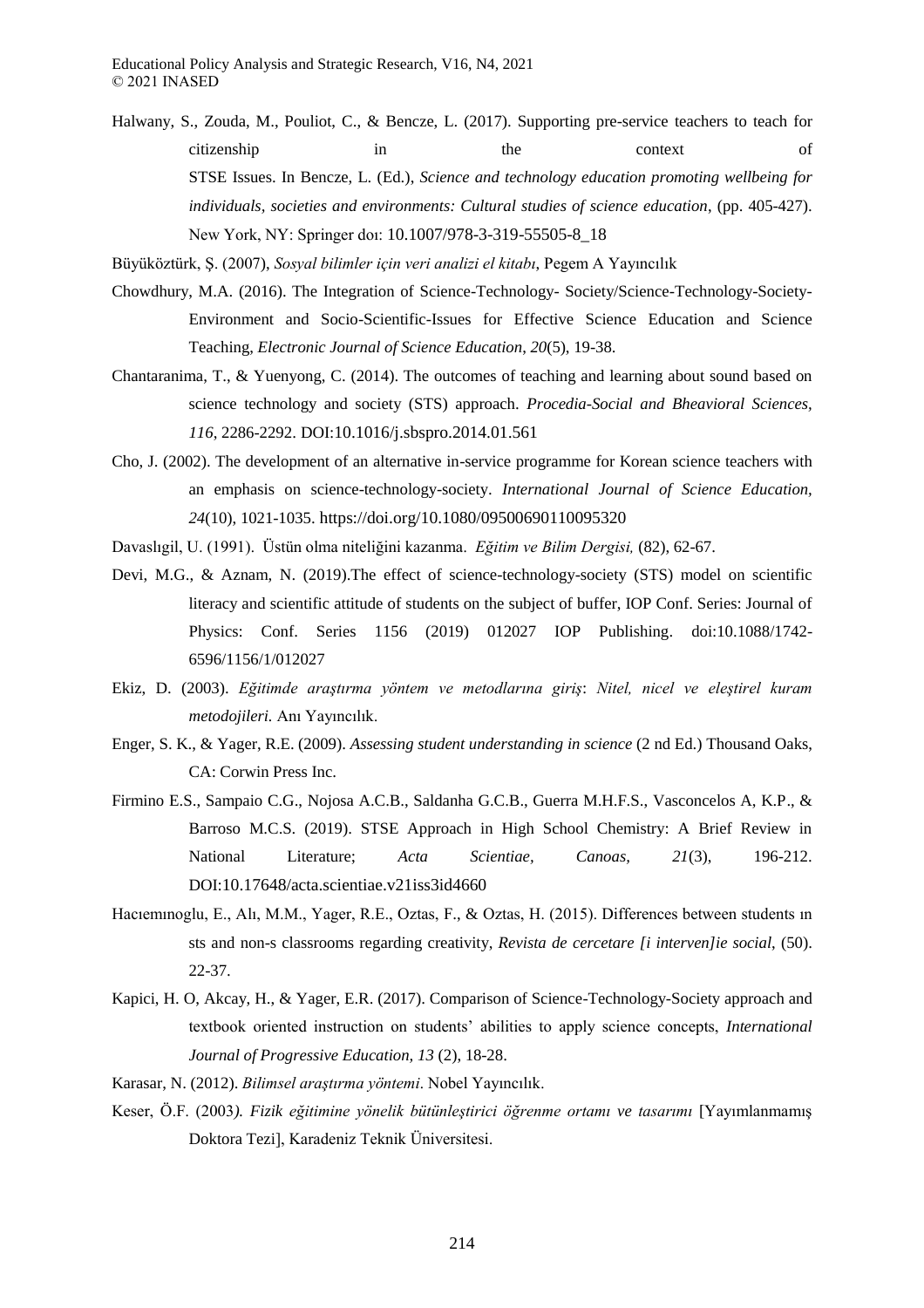- Koch, J. (2000). *Science stories: A science methods book for elementary school teachers.* USA. Houghton Mifflin Company
- Kotkievicz, G. (2021). STS and Science Education in Europe | Perspective. Access address; https://esn.org/sts-and-science-education-europe
- Kousa, P., Aksela, M., & Ferk, V. (2018). SavecPre-service teachers´ beliefs about the benefits and challenges of STSE based school-industry collaboration and practices in science education. *Journal of Baltic Science Education, 17*(6). 1034-1045. 10.33225/jbse/18.17.1034
- Lee, H., & Park, N. (2012) An analysis of effects and benefits of sts model based on universal design for learning, *Computer Applications for Security, Control and System Engineering, 12,* 8-13. DOI: 10.1007/978-3-642-35264-5\_18
- Lee, M., K., & Erdogan, I. (2007). The Effect of science–technology–society teaching on students'attitudes toward science and certain aspects of creativity, *Bulletin of Science Technology Society, 27*, 382-390. https://doi.org/10.1080/09500690600972974
- Ministry of National Education [MoNE] (2018). Fen bilimleri dersi öğretim programi (İlkokul ve Ortaokul 3, 4, 5, 6, 7 ve 8. Sınıflar). Ankara: Millî Eğitim Bakanliği Temel Eğitim Genel Müdürlüğü.
- Mulyanti, S., Halim, A.,Murniati , Ilyas, S., Syukri, M., & Mursal. (2021). The impact of the science technology society (STS) approach on critical thinking ability and student learning outcomes, *Journal of Physics: Conference Series* 1882 (2021) 012026,1-6. doi:10.1088/1742- 6596/1882/1/012026
- National Science Teachers Association. (2010). Position statement on Science-Technology-Society: Teaching Science and Technology in the Context of Societal and Personal Issues. Washington, D.C.: National Science Teachers Association.
- Negedu, S. A., Mathew, B. A., Ogah, S., Gadzama, B. I., Abuh, P.Y., & Haruna, G. G. (2016). Effects of science, technology, society (STS)-approach on achievement of students in integrated science: a recipe for women education and conflict resolution, *International Journal of Current Research in Multidisciplinary, 1(3), 25-30.*
- Next Generation Science Standards (2013). *Next Generation Science Standards: For States, By States*. The National Academies Press
- Nuutinen, H., S., Kärkkäinen, S., & Keinonen T. (2011). Primary school pupils' perceptions of water in the context of STS study approach, *International Journal of Environmental & Science Education, 3*(3), 321-339
- Özsevgeç, T. (2007). *İlköğretim 5. sınıf kuvvet ve hareket ünitesine yönelik 5E modeline göre geliştirilen rehber materyallerin etkililiklerinin belirlenmesi* [Yayımlanmamış Doktora Tezi], Karadeniz Teknik Üniversitesi.
- Pimvichai, J., Yuenyong, C., & Buaraphan, K. (2019). Development of grade 10 students' scientific argumentation through the science-technology-society learning unit on work and energy.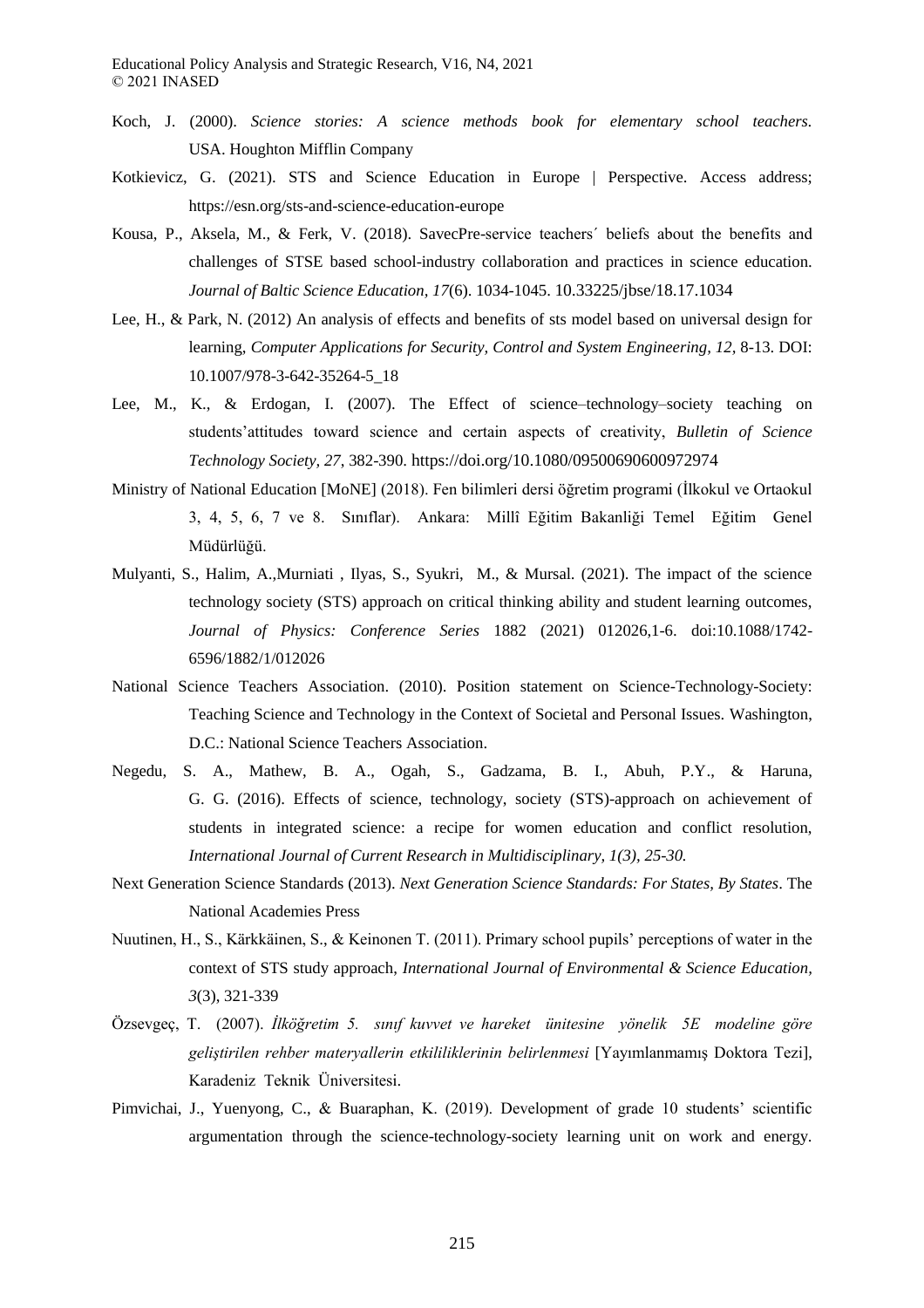*Journal of Technology and Science Education,* 9(3), 428-441. https://doi.org/10.3926/jotse.527

- Primastuti, M., & Atun S. (2018). Science Technology Society (STS) learning approach: an effort to improve students' learning outcomes, *IOP Conf. Series: Journal of Physics: Conf. Series* 1097 (2018) 012062. doi :10.1088/1742-6596/1097/1/012062
- Rule, A.C. (2005). Creativity skills applied to Earth science education: Examples from K-12 teachers in a graduate creativity class. *Journal of Geoscience Education 53*(1), 53-64. https://doi.org/10.5408/1089-9995-53.1.53
- Smitha, E. T., & Aruna, P. K (2014). Effect of science technology society approach on achievement motivation in biology of secondary school students of kasaragod district, *IOSR Journal of Humanities and Social Science, 19*(4). 54-58. doı:10.9790/0837-19475458
- Sönmez, V. (2005). *Hayat ve sosyal bilgiler öğretimi ve öğretmen kılavuzu.* Anı Yayınları.
- Şen, D., & Baz, B. (2018). İlkokul öğrencilerinin yaratıcı düşünme becerilerinin demografik değişkenler ve akademik başarı açısından incelenmesi, Ejercongress 2018, 2-5 Mayıs, Antalya
- Tete, B. D (2011). *Effects of Science- Technology- Society (STS) instructional strategy on academic performance in selected genetic concepts among NCE students* [Unpublished Thesis], Ahmadu Bello University,
- Tsai, C.C. (2002). A science teacher's reflections and knowledge growth about STS instruction after actual implementation. *Science Education*, *86*(1), 23-41. https://doi.org/10.1002/sce.10006
- Vazquez-Alonso, A., Garcia-Carmona, A., Manassero-Mas, M. A., & Bennassar-Roig, A. (2013). Spanish secondary-school science teachers' beliefs about Science-Technology-Society (STS) issues. *Science & Education, 22*(5), 1191-1218. DOI:10.1007/s11191-012-9440-1
- Yalaki, Y., (2014). Türkiye'de fen, teknoloji, toplum, çevre (FTTÇ) eğitimi ne durumda? *Cito Eğitim: Kuram ve Uygulama, 26*, 27-36.
- Yager, S, O., Yager, R, E., & Lim, G. (2006). The advantages of a STS approach over a typical textbook dominated approach in middle school science, *School Science and Mathematics*, 1, 23– 45. https://doi.org/10.1111/j.1949-8594.2006.tb18083.x
- Yager, R. E., & Akcay, H. (2008). Comparison of learning outcomes in middle school science with an STS approach and a typical textbook dominated approach. *Research in Middle Level Education, 31*(7), 1-16. DOI:10.1080/19404476.2008.11462050
- Yager, R.E., Choi, A., Yager, S. O., & Akcay, H. (2009). Comparing Science learning among 4th-, 5th-, and 6th-grade students: STS versus textbook-based instruction. *Journal of Elementary Science Education*, *21*(2), 15-24.
- Yalın, H. İ., Hedges, L., & Özdemir, S. (1996). *Hizmet içi eğitim program geliştirme el kitabı*. Milli Eğitim Basımevi,
- York, E. (2018). Doing STS in STEM Spaces: Experiments in critical participation, *Engineering Studies, 10*(1), 66-84. https://doi.org/10.1080/19378629.2018.1447576